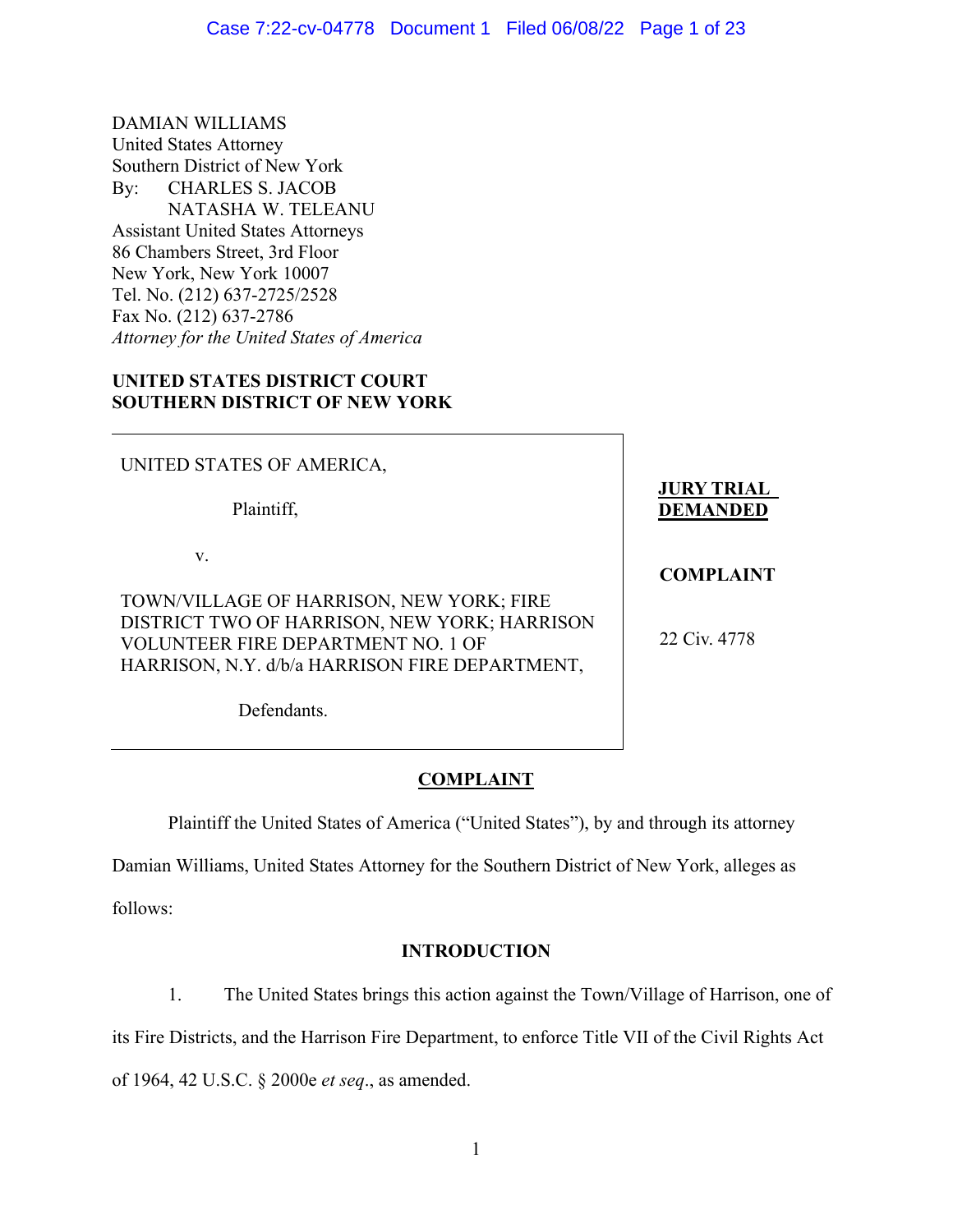#### Case 7:22-cv-04778 Document 1 Filed 06/08/22 Page 2 of 23

2. In 2015, Angela Bommarito joined Harrison's Fire Department. In her first month on the job, a senior firefighter—Henry Mohr—pressured Bommarito with unwanted sexual advances. Bommarito initially declined Mohr's attempts, but later entered into a sexual relationship with him. A few months in, Bommarito tried to end it. In response, Mohr stalked Bommarito, harassed her, and called her a "whore" and "bitch" in front of other firefighters.

3. Bommarito reported Mohr's harassment and stalking to the Fire Department and Harrison. But no one conducted any adequate investigation of Bommarito's complaints. Indeed, one Fire Department supervisor told Bommarito that if she sought an order of protection against Mohr, it was Bommarito who would have to leave the Fire Department, not Mohr. That proved prescient.

4. Because Mohr's stalking and harassment continued, Bommarito filed a complaint against Mohr with the Harrison Police Department. After reviewing the evidence, the then-Police Chief told Mohr, in sum and substance, that the Town of Harrison had sufficient evidence to pursue discipline against him based on sexual harassment. To avoid that, the Police Chief devised a plan where, in his own words, he would "broker a deal with the Town to make sure this whole thing dies." In an interaction that was recorded, the Police Chief explained how he intended to get a "guarantee" from the leadership of Harrison that there would be no discipline or adverse action taken against Mohr. He did just that.

5. As captured on video, the Police Chief coerced Bommarito to resign from the Fire Department by intimating that that he could arrest her and reveal her other alleged sexual relationships to the leadership of Harrison. At that meeting, Bommarito, visibly distressed, signed a resignation letter that the Police Chief wrote and put in front of her. Within days,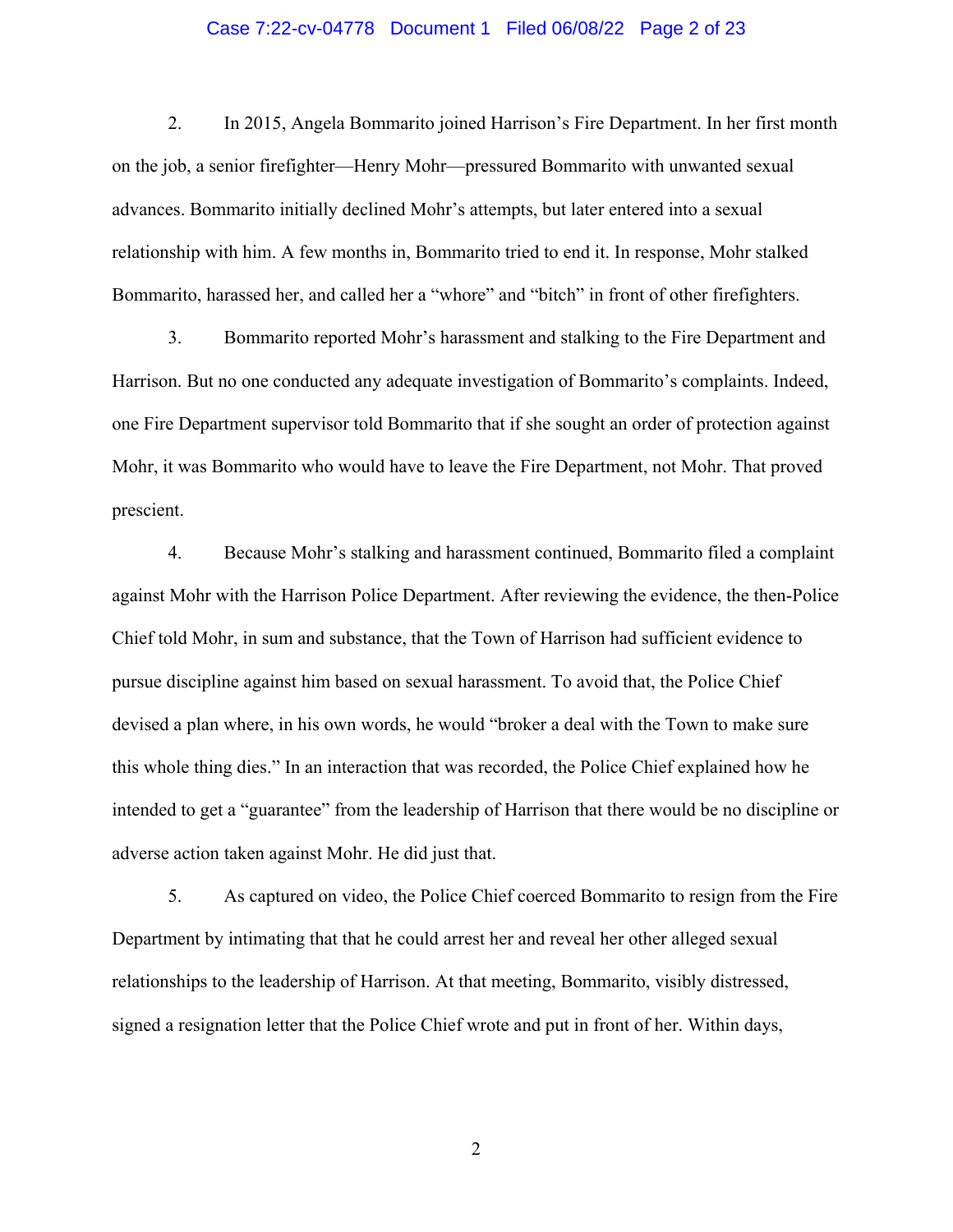#### Case 7:22-cv-04778 Document 1 Filed 06/08/22 Page 3 of 23

Bommarito attempted to withdraw this resignation. Harrison leadership, however, processed her resignation anyway.

6. Moreover, despite receiving multiple complaints about Mohr's harassment of Bommarito, Harrison leadership permitted Mohr to remain a firefighter and took no disciplinary action against him. At the then-Police Chief's suggestion, Mohr voluntarily stepped down from his newly elected role as Fire Chief under the misleading guise of family issues, but remained, and still remains, a firefighter.

7. Even after Bommarito left the Fire Department, Mohr continued to stalk and harass her. He was eventually arrested and prosecuted for his actions, and pled guilty to harassment in the second degree. A family court also entered an order of protection against him on Bommarito's behalf. Nevertheless, Mohr remains an active firefighter to this day.

### **JURISDICTION AND VENUE**

8. This Court has jurisdiction of this action under 42 U.S.C. § 2000e-5(f) and 28 U.S.C. § 1345.

9. Venue is proper in this district under 28 U.S.C. §§ 1391(b) and 1395 because the violations alleged in this complaint arose in the Southern District of New York and because Harrison, the Fire Department, and the Fire District are located in this district.

10. Angela Bommarito lives within this juridical district in Harrison, New York.

#### **THE PARTIES**

11. Plaintiff is the United States.

12. Defendant Town/Village of Harrison ("Harrison") is a co-terminus town/village, duly chartered under the laws of the State of New York, located in Westchester County, New York. Harrison employs over 350 individuals.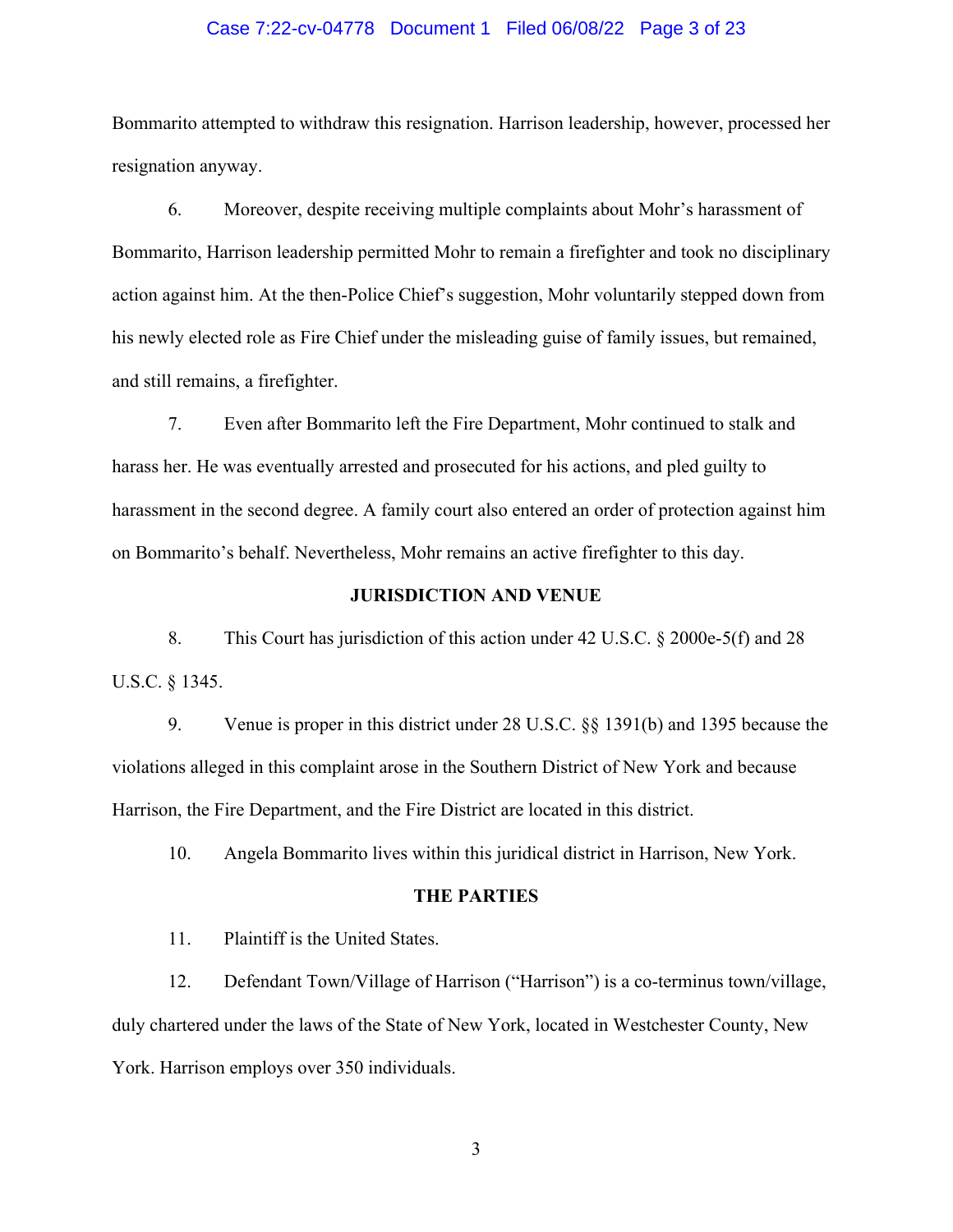#### Case 7:22-cv-04778 Document 1 Filed 06/08/22 Page 4 of 23

13. Defendant Fire District Number Two of Harrison, New York (the "Fire District") is a political subdivision organized pursuant to the laws of the State of New York, and is located in Westchester County, New York. Together with the Fire Department, the Fire District employs over 50 uniformed firefighters in Harrison to provide firefighting services to its residents.

14. Harrison Volunteer Fire Department No. 1 of Harrison, N.Y. (the "Fire Department") is located in Westchester County, New York. The Fire Department provides firefighting services to the Fire District's residents under color of law and pursuant to legal authority granted to the Fire Department by the Fire District and the laws of the State of New York. The Fire Department holds itself out to the public as the "Harrison Fire Department." Together with the Fire District, the Fire Department employs over 50 uniformed firefighters in Harrison to provide firefighting services to its residents.

15. Each Defendant is a "person" within the meaning of 42 U.S.C. § 2000e(a) and an "employer" within the meaning of 42 U.S.C. § 2000e(b).

#### **EEOC CHARGE**

16. Bommarito filed a timely charge of discrimination and retaliation with the Equal Employment Opportunity Commission ("EEOC") on September 21, 2016, against, among other parties, Harrison and the Fire Department (Charge No. 520-2017-00490), alleging that she was subjected to gender discrimination, sexual harassment, and retaliation. Pursuant to 42 U.S.C. § 2000e-5, the EEOC investigated the charge, found reasonable cause to believe that Bommarito was discriminated against on account of her sex and retaliated against following her internal complaints. The EEOC attempted unsuccessfully to achieve through conciliation a voluntary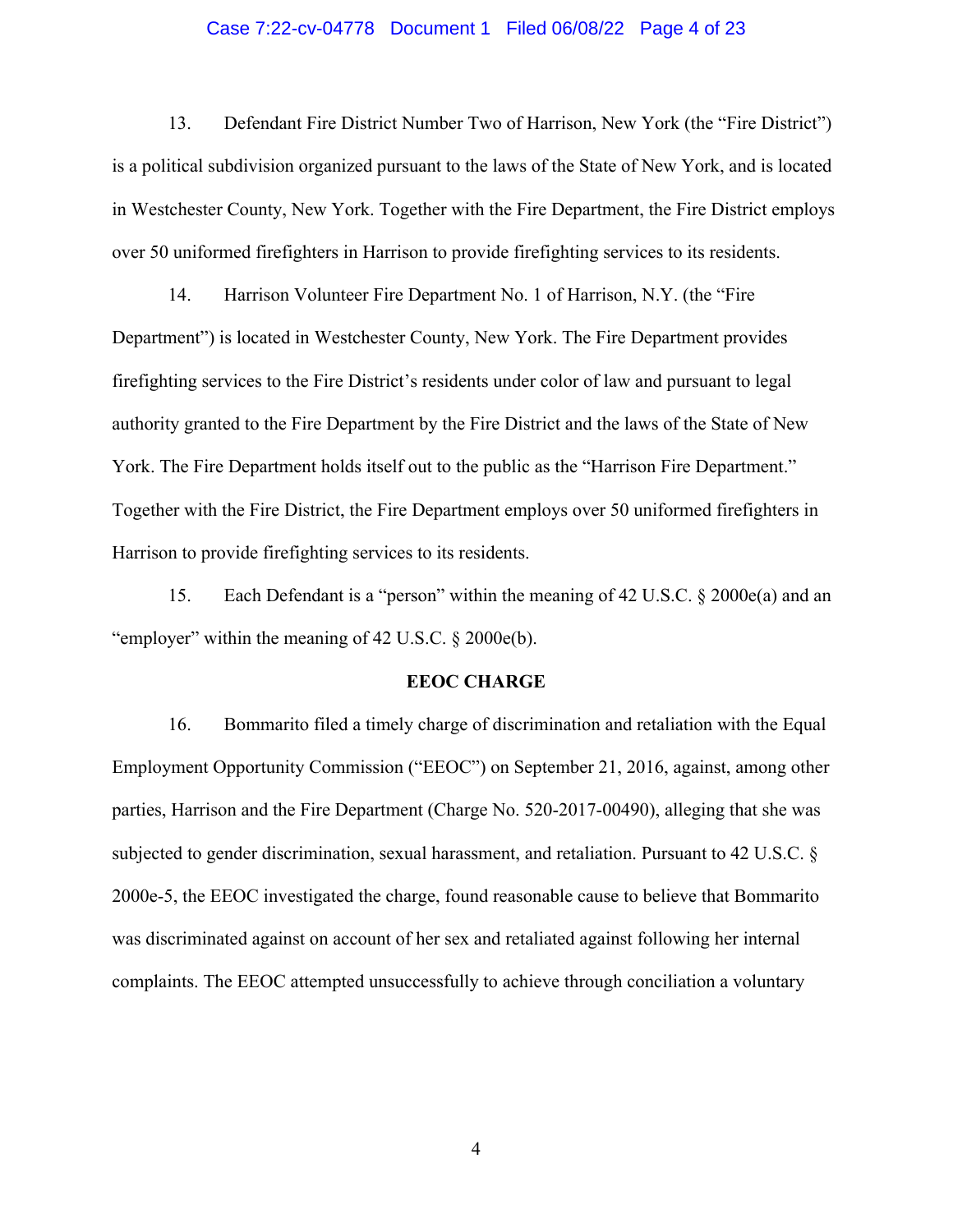#### Case 7:22-cv-04778 Document 1 Filed 06/08/22 Page 5 of 23

resolution of the charge, and subsequently referred the matter to the United States Department of Justice.

17. The United States now brings this action pursuant to 42 U.S.C. § 2000e-5(f) to enforce the provisions of Title VII.

18. All conditions precedent to the filing of suit have been performed or have occurred.

### **FACTUAL BACKGROUND**

#### *The Harrison Fire District and Fire Department*

19. Harrison contains five fire districts. Under New York State law, fire districts are political subdivisions that are administrated by each respective fire district's Board of Commissioners. *See* N.Y. Town Law § 170.

20. Harrison's second fire district is the Fire District (as defined in this Complaint). Harrison's downtown area is within the Fire District's borders. The Fire District has elected to maintain its own fire department—the Fire Department, as defined in this Complaint—to provide firefighting services to the Fire District's residents.

21. Harrison's Town Board appoints five individuals to the Fire District's Board of Commissioners (the "Fire Commissioners") to, among other things, administer and direct the Fire Department in the discharge of its duties. In 2015, the Fire Commissioners were comprised of the Harrison Mayor and four elected members of the Harrison Town Board.

22. The Fire Department's membership is comprised of a mix of salaried personnel and personnel that does not receive any annual salary. At or around the time that Bommarito joined the Fire Department, approximately 15 individuals who performed services for the Fire Department received an annual salary, while approximately 65 individuals did not receive an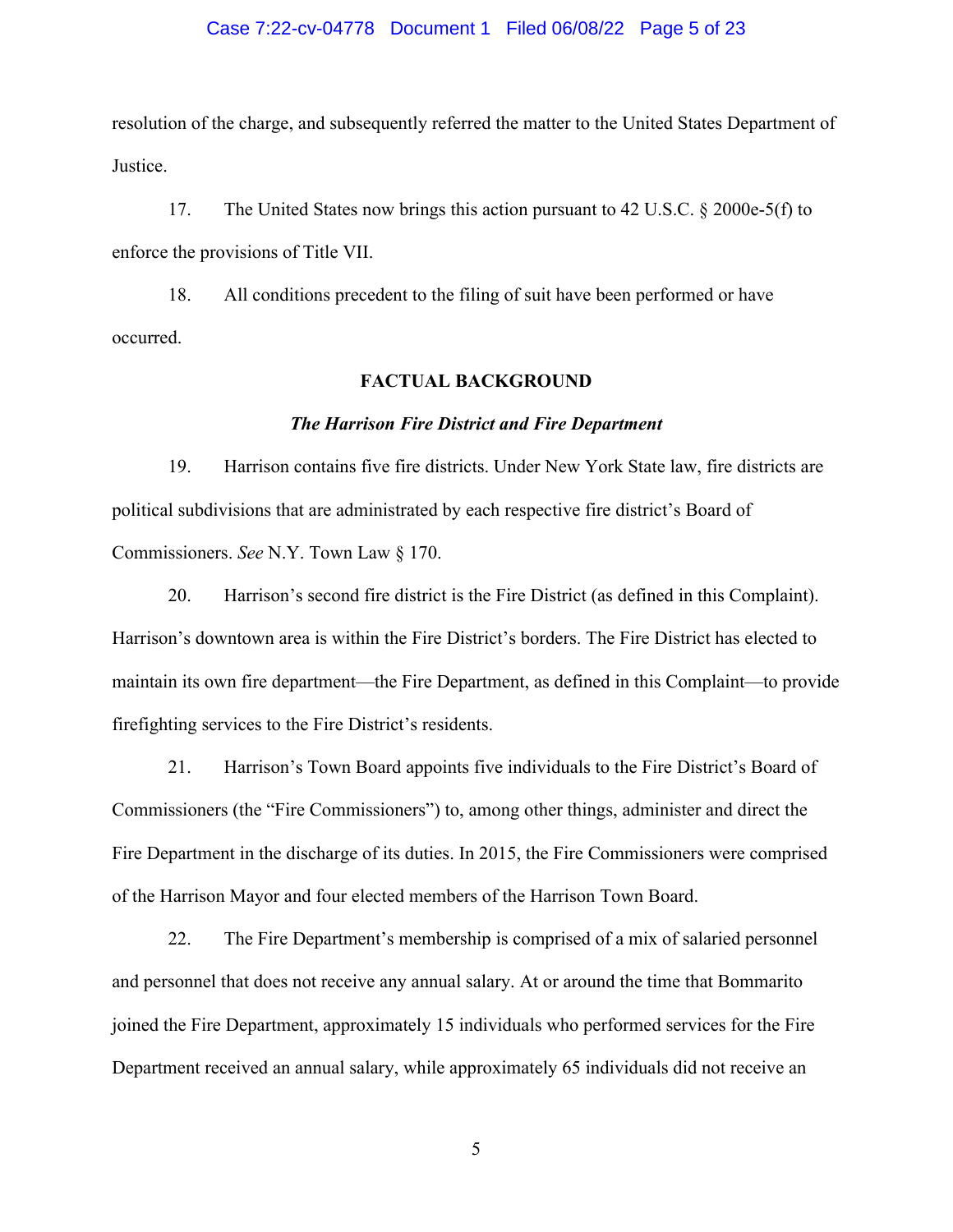### Case 7:22-cv-04778 Document 1 Filed 06/08/22 Page 6 of 23

annual salary.

23. Non-salaried firefighters hold the Fire Department's leadership positions. Each year, the Fire Department elects non-salaried firefighters for leadership positions, including a chief, first assistant chief, and second assistant chief. The Fire Commissioners have the authority to reject the selection of any elected officer of the Fire Department, and to require the Fire Department to hold a new election.

24. At all times relevant to these allegations, non-salaried Fire Department firefighters, including Bommarito, received remuneration from the Defendants in exchange for their services. Such remuneration included: (1) life insurance; (2) disability benefits; and (3) college tuition assistance.

25. In 2015, the Fire Department did not require employees to take any courses relating to sexual discrimination or sexual harassment.

### *Bommarito's Tenure as a Harrison Firefighter*

26. Bommarito applied to join the Fire Department in May 2015. At the time that Bommarito applied to the Fire Department, the Fire Department had no active female firefighters. In June 2015, the Fire Department accepted Bommarito's application and she joined the Fire Department, together with one other female non-salaried firefighter.

27. As a member of the Fire Department, Bommarito took classes, attended drills, and participated in fire calls. Bommarito's performance as a firefighter at the Fire Department exceeded expectations for a firefighter of her tenure and experience. Among other things, Bommarito: (1) was quick to react without direction; (2) worked hard; (3) did not show nerves; and (4) appropriately followed directions from superiors. Other firefighters at the Fire Department provided Bommarito with positive reviews of her work performance.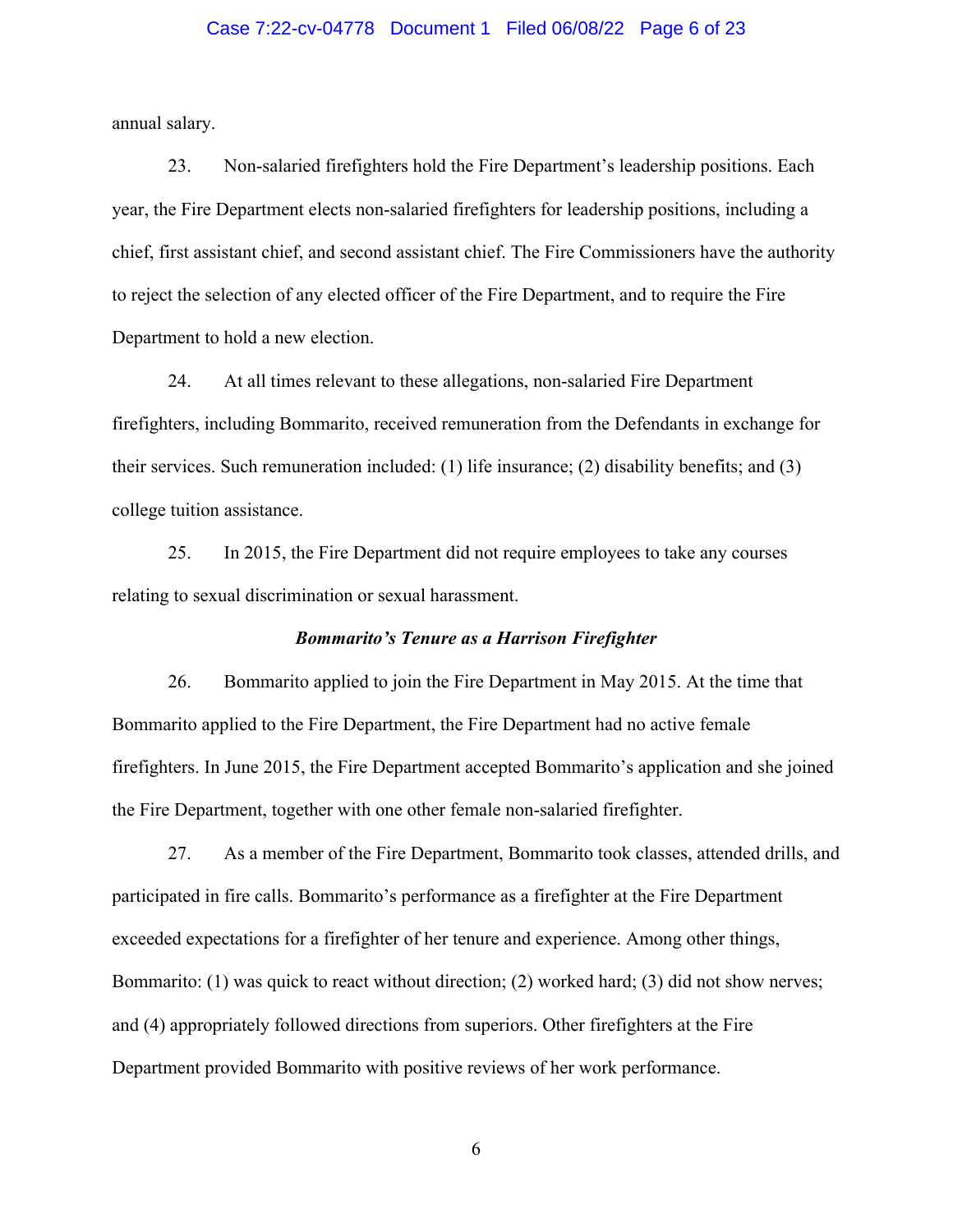#### Case 7:22-cv-04778 Document 1 Filed 06/08/22 Page 7 of 23

28. While working as a non-salaried firefighter, Bommarito also participated in training programs. In January 2016, Bommarito qualified as a licensed interior-structural New York State firefighter. This certification permits an individual to fight fires inside buildings. To obtain this qualification and certification, Bommarito attended over 100 hours of training classes and passed the requisite testing, including a final examination, during her tenure as a Harrison non-salaried firefighter.

#### *Bommarito's Working and Personal Relationship with Mohr*

29. Soon after Bommarito joined the Fire Department, however, she had second thoughts about her decision to join, particularly in light of the Fire Department's lack of female representation. But other firefighters within the Fire Department reassured Bommarito regarding her concerns.

30. For example, one fellow firefighter—a former Chief of the Fire Department—told Bommarito that she should consider Henry Mohr to be an informal mentor.

31. Mohr has been a non-salaried firefighter at the Fire Department for over twenty years, and in 2015, held a full-time position at the Harrison Department of Public Works. Mohr served as the Fire Department Chief from 2005-2006 and 2008-2009. In 2015, Mohr maintained significant influence within the Fire Department, as a result of his tenure and long-lasting relationships with the Fire Department's commanding officers. In addition, as a senior member, Mohr assumed the commanding officer role in instances where a more-senior member was not present at a fire call—including on occasions when Mohr drove the fire engine with Bommarito on board.

32. In or about June 2015, a firefighter involved with recruiting provided Mohr with Bommarito's cell phone number so they could speak. During a subsequent conversation, Mohr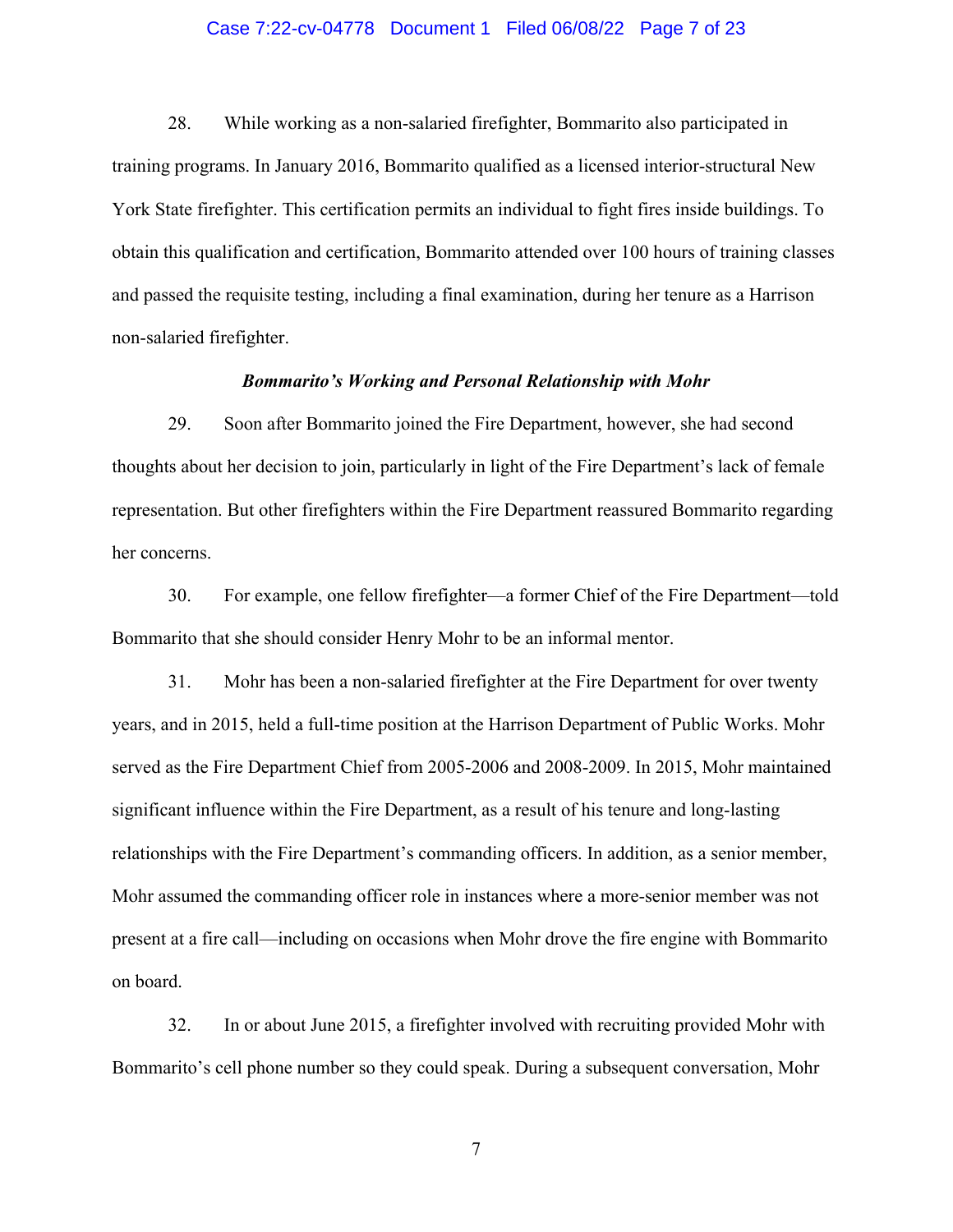# Case 7:22-cv-04778 Document 1 Filed 06/08/22 Page 8 of 23

told Bommarito, in sum and substance, that there would be no issues with her fitting in to the

Fire Department, despite Bommarito's gender.

33. This conversation with Mohr was one reason that Bommarito did not quit the Fire Department.

34. In June 2015, Bommarito attended an annual social event put on by the Fire

Department, known as the Fireman's Ball. While at the Fireman's Ball, Mohr sent a text message

to Bommarito, which resulted in the following exchange:

| Mohr: U look good [.] wow                                                                                                                                                  |
|----------------------------------------------------------------------------------------------------------------------------------------------------------------------------|
| Bommarito: thank you                                                                                                                                                       |
| Mohr: Are u getting mad because I'm saying that                                                                                                                            |
| Bommarito: no. not at all. it's a compliment                                                                                                                               |
| Mohr: I like what I see                                                                                                                                                    |
| Bommarito: As long as you mean well, we are good                                                                                                                           |
| Mohr: What's that mean                                                                                                                                                     |
| Bommarito: it means compliments are ok. But we both<br>have to be professional. Nothing towards you at all. just<br>want to do things right being apart of the department. |
| Mohr: Know would know anyway                                                                                                                                               |
| Bommarito: Too much talking in this department. Don't<br>want anyone getting the wrong impression.                                                                         |
| Mohr: Relax [] Believe me no [one] knows my<br>business [] I just like what I see is that wrong                                                                            |
| Bommarito: In a way, yes                                                                                                                                                   |
| Mohr: yes what                                                                                                                                                             |
| Bommarito: its wrong                                                                                                                                                       |
| Mohr: What is                                                                                                                                                              |
| Bommarito: crossing any boundaries                                                                                                                                         |
| Mohr: Stop it [] Come toward the men's room                                                                                                                                |
|                                                                                                                                                                            |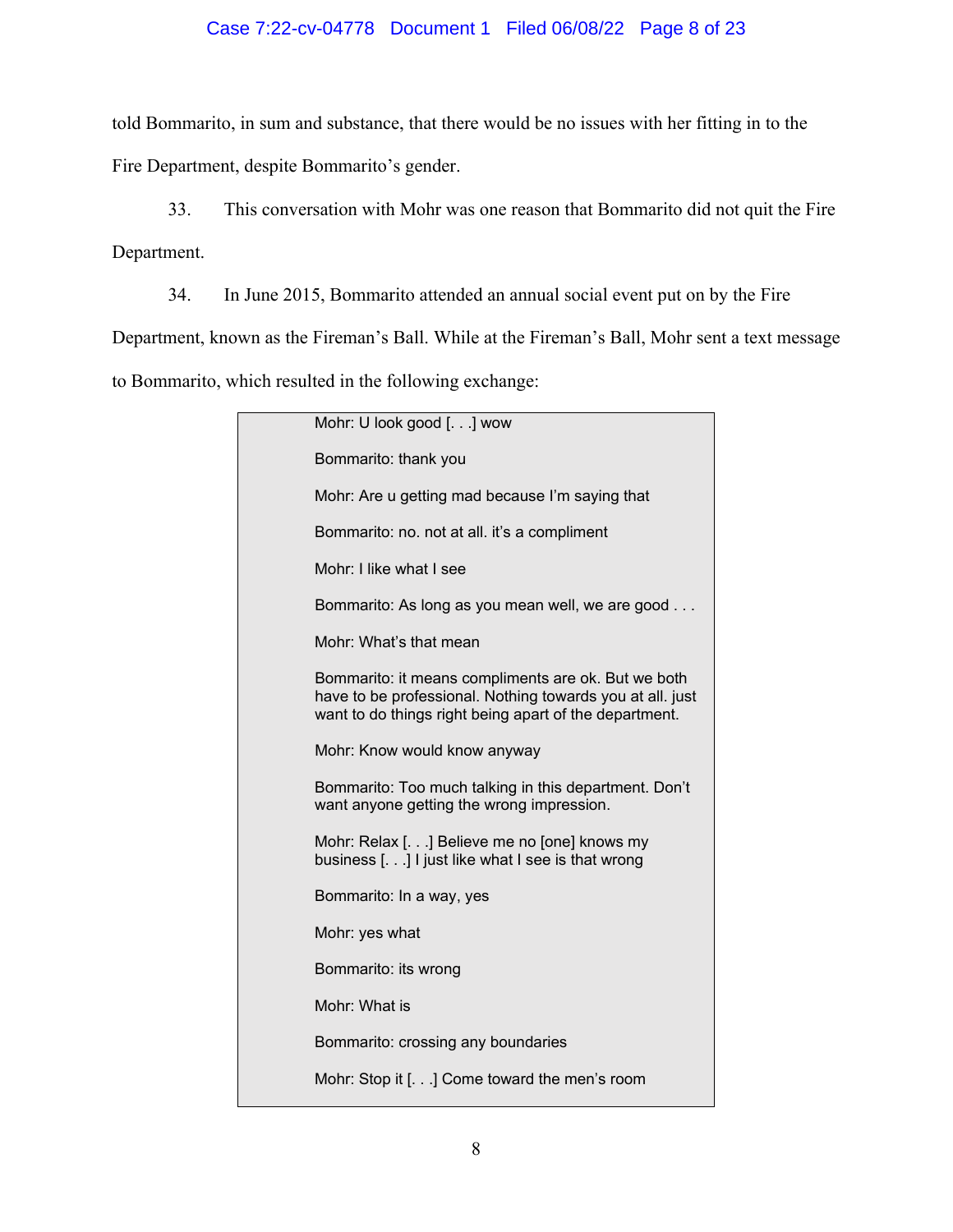### Case 7:22-cv-04778 Document 1 Filed 06/08/22 Page 9 of 23

Bommarito: No lol . . im going outside [. . .] be good

35. Later that evening, Mohr sent additional texts to Bommarito, including "walk to the Chiefs car," "come on," "come outside," "meet me," and "show me something." In response, Bommarito told Mohr "no," and to "be good." Bommarito informed Mohr that she does not mind Mohr texting her, but that she wanted to be one of the "boys" at the Fire Department and could offer only a friendship. In response, Mohr again texted "come on, I won't say anything." Mohr texted Bommarito on multiple further occasions, stating "come on," "U will trust me," "I'll be ur friend," [j]ust show me u once and wont bother u again," "ill like seeing what you look like," "one time," "Ur [no] fun."

36. That whole evening, Bommarito rejected Mohr's advances.

37. On or about July 4, 2015, the Fire Department hosted a Fireman's Carnival. After a parade, Bommarito, Mohr, and other firefighters rode back to the firehouse in the Chief's truck. During that ride, Mohr—who was sitting by Bommarito—put his arm around her.

38. When Bommarito arrived at the firehouse, she went upstairs into the women's bathroom and changed out of her firefighter uniform. Mohr followed Bommarito upstairs, and upon her exit from the women's bathroom, Mohr—who was still dressed in his firefighter uniform—approached her and kissed her. Mohr did not say anything before this sexual advance. Bommarito agreed to get in her car with Mohr and they drove to a different location and kissed again.

39. Four days after the incident following the Fireman's Carnival, Mohr again texted Bommarito, resulting in the following text exchange: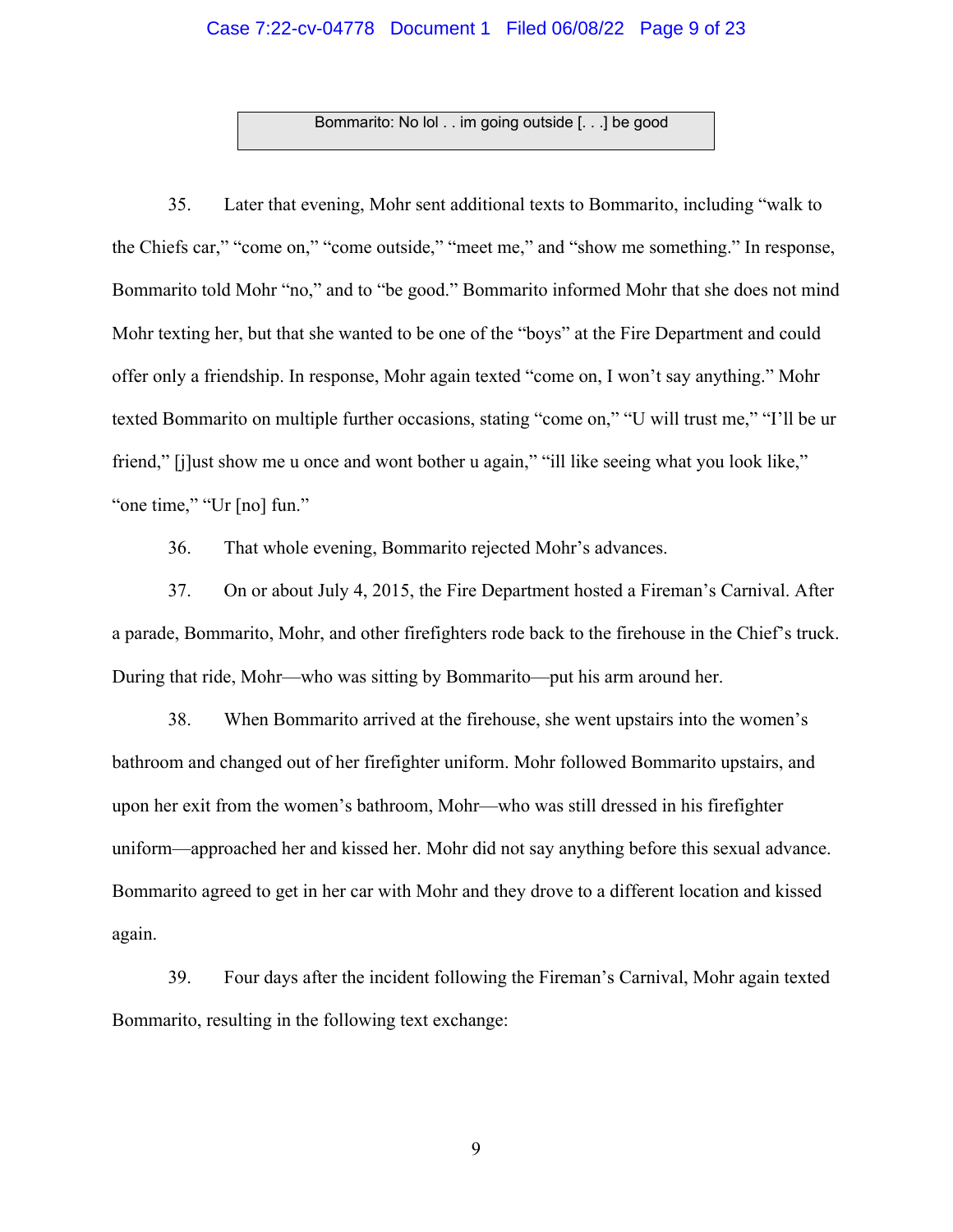## Case 7:22-cv-04778 Document 1 Filed 06/08/22 Page 10 of 23

Mohr: I know u want it again just playing hard to get Bommarito: maybe Mohr: you addicted already? Lol Mohr: Let me get it u wanted it too don't put it all on me

40. Around the time of this exchange, Mohr and Bommarito had sex for the first time. For the next approximately two months, Mohr and Bommarito would regularly have sex. Mohr would also, on regular occasion, send Bommarito aggressive text messages demanding loyalty.

41. For example, Mohr sent Bommarito the following messages:

| Mohr: Are u gonna be committed to me                    |  |
|---------------------------------------------------------|--|
| Bommarito: yes                                          |  |
| Mohr: I'm the only one your gonna fuck kiss<br>whatever |  |
| Bommarito: yes                                          |  |
| I'll hold you to that because I care about u<br>Mohr:   |  |
| Mohr: Has anyone else asked you those questions         |  |
| Bommarito: day by day                                   |  |
| Bommarito: no not really                                |  |

42. In an August 9, 2015, text message exchange, Bommarito and Mohr stated that they "love[d]" each other. Mohr added "U better not stop loving me."

43. On one occasion, Mohr also told Bommarito, in sum and substance, that he may show naked pictures that he took of Bommarito to other members of the Fire Department.

44. At the Fire Department, Mohr also held responsibilities relating to the maintenance of records that reflected which Fire Department firefighters had participated in "calls" to which the Fire Department had responded. While they were engaged in a relationship,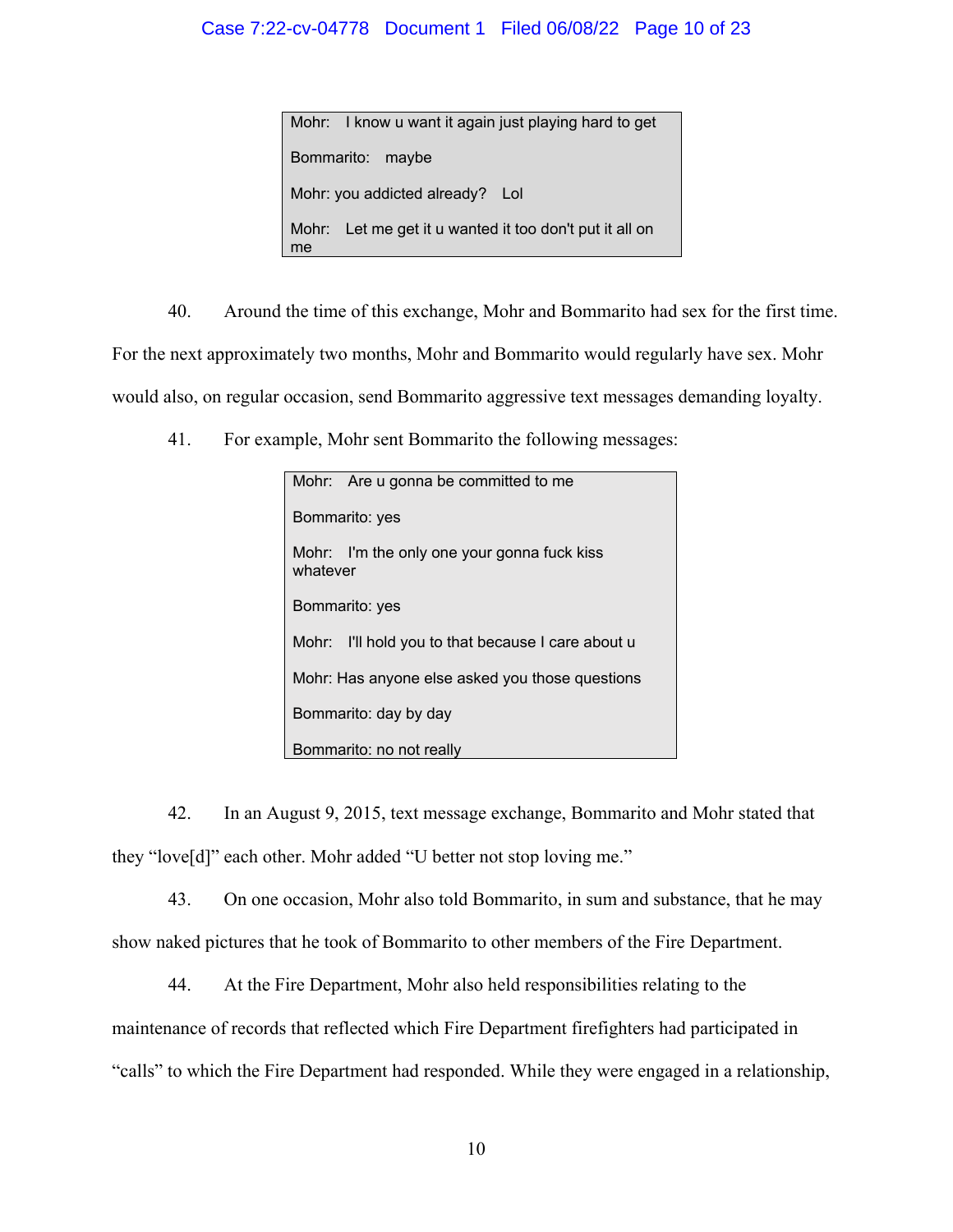#### Case 7:22-cv-04778 Document 1 Filed 06/08/22 Page 11 of 23

Mohr told Bommarito, in sum and substance, that he would "check her in" for calls that she did not go to (i.e., put false entries into the Fire Department's records), so that she would make a quota mandated by Fire Department policies.

45. Mohr also claimed responsibility for Bommarito's successful enrollment in a Westchester County firefighting course.

#### *Bommarito Attempts to Terminate the Relationship, and Mohr Stalks and Harasses Her*

46. In approximately mid-August 2015, Bommarito initiated efforts to terminate the relationship with Mohr. Bommarito told Mohr that she felt verbally and mentally abused by him.

47. In the Fall of 2015, Bommarito stopped having sex with Mohr. In response, Mohr sent Bommarito numerous text messages, repeatedly called her, and repeatedly drove by her house.

48. On one occasion, Bommarito and another junior firefighter went to a call with the fire engine's lights and sirens on. When they arrived back at the firehouse, Mohr accused Bommarito of violating a Fire Department policy by turning on the lights and sirens, and screamed at Bommarito in front of the other firefighters, calling her a "bitch" and a "whore."

49. From October 2015 to January 2016, Mohr repeatedly followed Bommarito in her car and drove by her house. During this time, on multiple occasions, Mohr drove around the block where Bommarito lived, passing her house, more than once in a single day. On certain occasions, Mohr did so while driving a Fire Department official vehicle that was assigned to the Fire Department's Fire Chief. That vehicle has sirens and prominently states "FIRE CHIEF" on the front of the vehicle.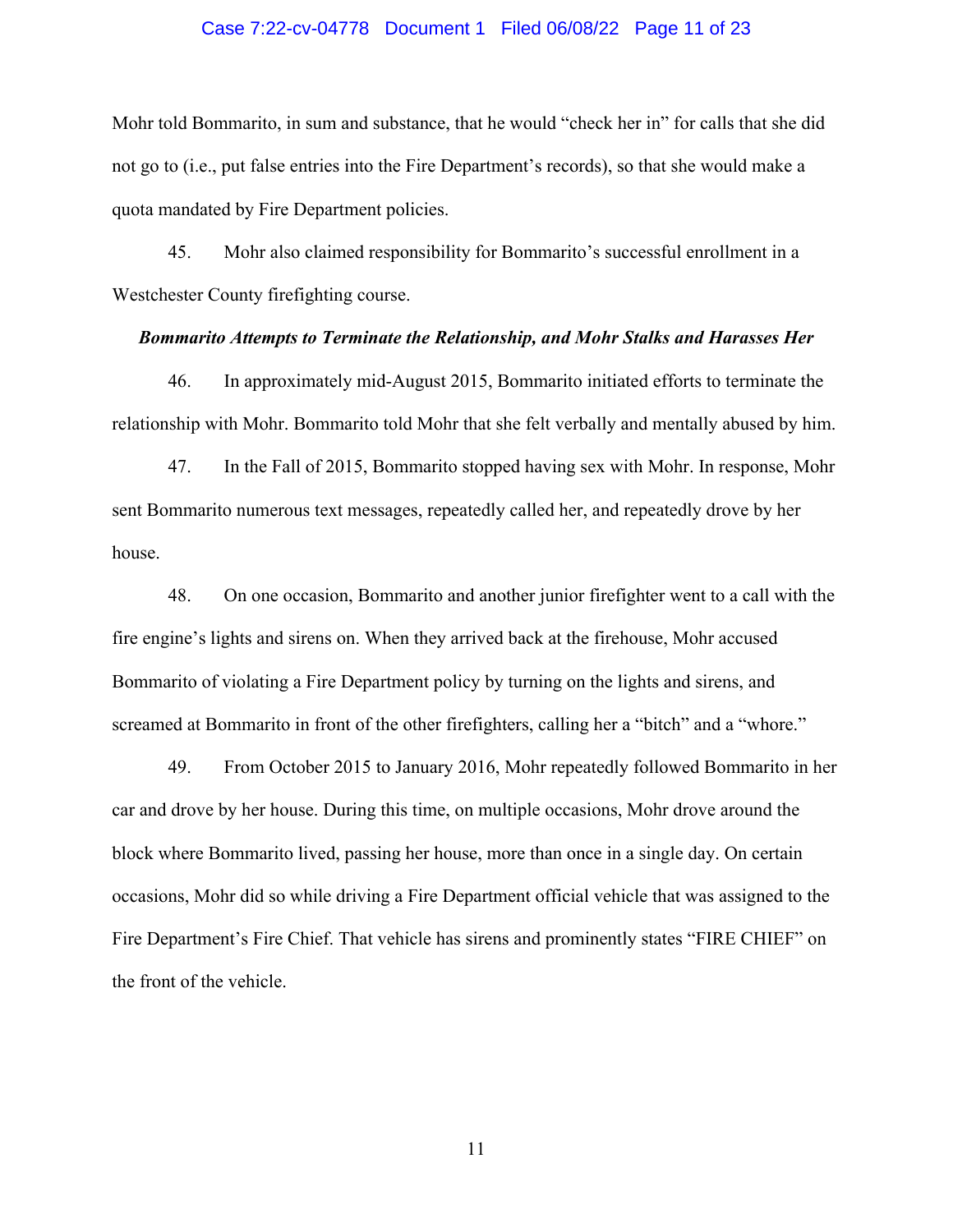### Case 7:22-cv-04778 Document 1 Filed 06/08/22 Page 12 of 23

50. During this same time period, Mohr drove past the house of a friend of Bommarito's, on instances when Mohr knew that Bommarito was in the house. Mohr circled in his car, parked it at the end of the street, and stared at Bommarito from within his vehicle.

### *The Fire Department and Town Officials—Fully Aware of Mohr's Stalking and Harassment of Bommarito—Take No Action*

51. Soon after the incident at the firehouse where Mohr screamed at Bommarito and called her a "whore" and "bitch" in front of other firefighters, a Fire Department firefighter stated to the Fire Department's First Assistant Chief, in sum and substance, that he had to "put an end" to the Mohr-Bommarito relationship. In response, the First Assistant Chief told the firefighter that it was not "his business" to stop it.

52. Another Fire Department firefighter raised concerns with the First Assistant Chief about Mohr and Bommarito and, in sum and substance, told the First Assistant Chief he was supposed to take care of the situation. In response, the First Assistant Chief stated, in sum and substance, "What can I do? He's the chief," in an apparent reference to Mohr's prior tenure as the Chief of the Fire Department.

53. In late 2015, Bommarito complained to Fire Department leadership about Mohr's harassment. Specifically, Bommarito showed the First Assistant Chief and the Second Assistant Chief text messages sent to her by Mohr and photographs of Mohr following her. Bommarito asked them to take action. The Assistant Chief and Second Assistant Chief did not conduct any investigation or take any action against Mohr.

54. On December 1, 2015, the Fire Department's members elected Mohr as Chief of the Fire Department.

55. After the election, Bommarito complained to the Second Assistant Chief about Mohr's harassment of her. The Second Assistant Chief told Bommarito that the issue would be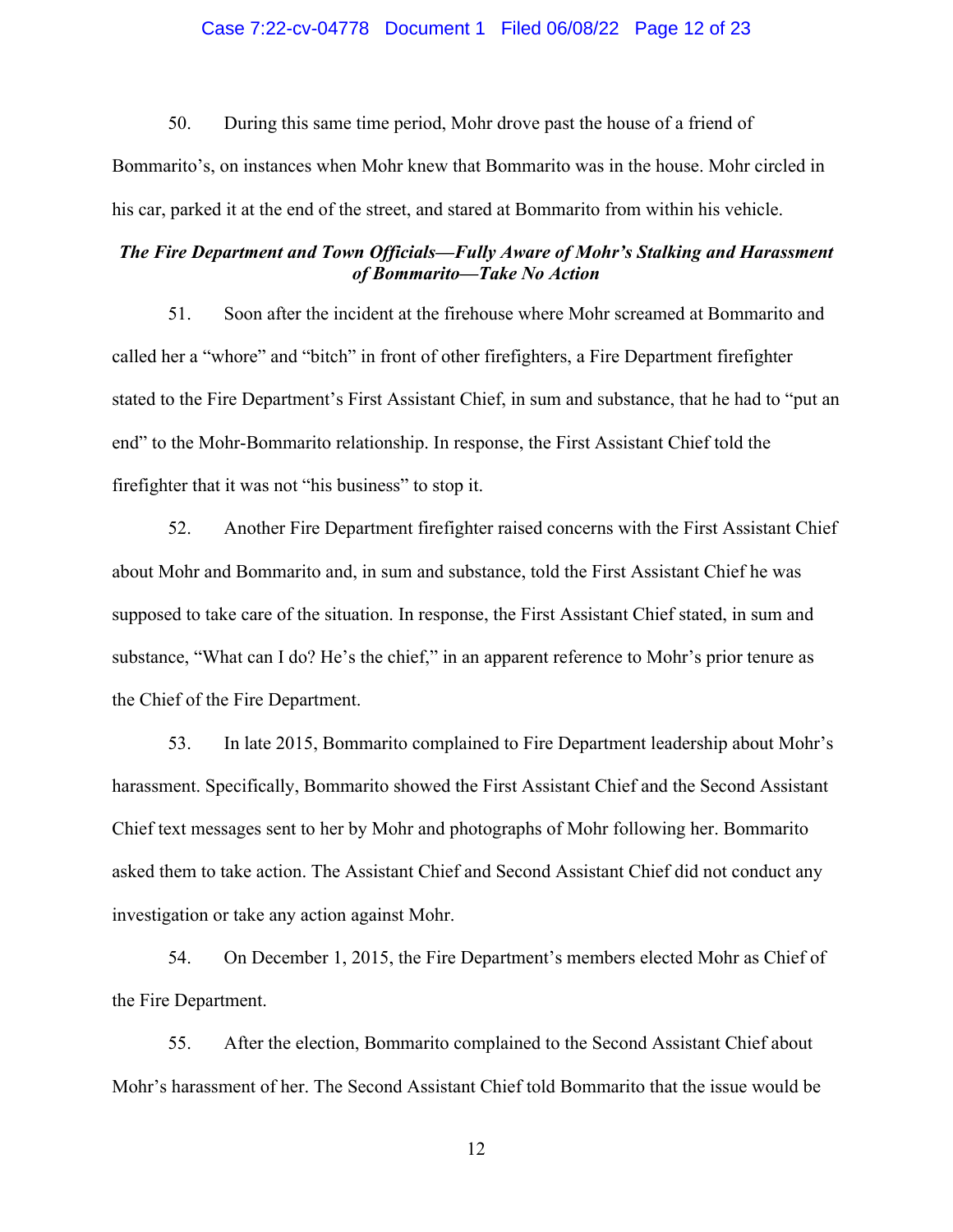#### Case 7:22-cv-04778 Document 1 Filed 06/08/22 Page 13 of 23

handled and that every member of the Fire Department was going to have to take a sexual harassment class. Neither happened.

56. In early December 2015, Bommarito received a call from Harrison's Personnel Manager, asking Bommarito to attend a meeting with Harrison's Mayor. However, when Bommarito arrived for the meeting, the Mayor did not participate. Instead, Bommarito met with the Personnel Manager and Harrison's attorney. During the meeting, the Personnel Manager and attorney informed Bommarito that they had heard reports that Mohr was harassing Bommarito. They informed Bommarito that there would be consequences for Mohr's actions.

57. Following the meeting, Bommarito texted the Second Assistant Chief, telling him that she met with the Personnel Manager who had told Bommarito not to worry. In response, the Second Assistant Chief stated "I promise nothing will happen to you so if that's what's worrying you please don't." Bommarito texted back "I'll be fine. I believe you . . . I look up to you, I trust you."

58. The Town's Mayor, Personnel Manager, and attorney did not take any employment action against Mohr in December 2015.

59. On January 14, 2016, Mohr again used the official "Fire Chief" vehicle to follow Bommarito in her car. The next day, on January 15, 2016, Bommarito sent Mohr a direct message on the Facebook social media platform, stating "do not contact me… do not call me… do not text me… do not follow me when I am driving. I am tired of you harassing me. I've been asking you for the last two months to leave me the fuck alone."

60. On or about January 17, 2016, Bommarito again discussed Mohr's actions with the First Assistant Chief and Second Assistant Chief. These individuals informed her, in sum and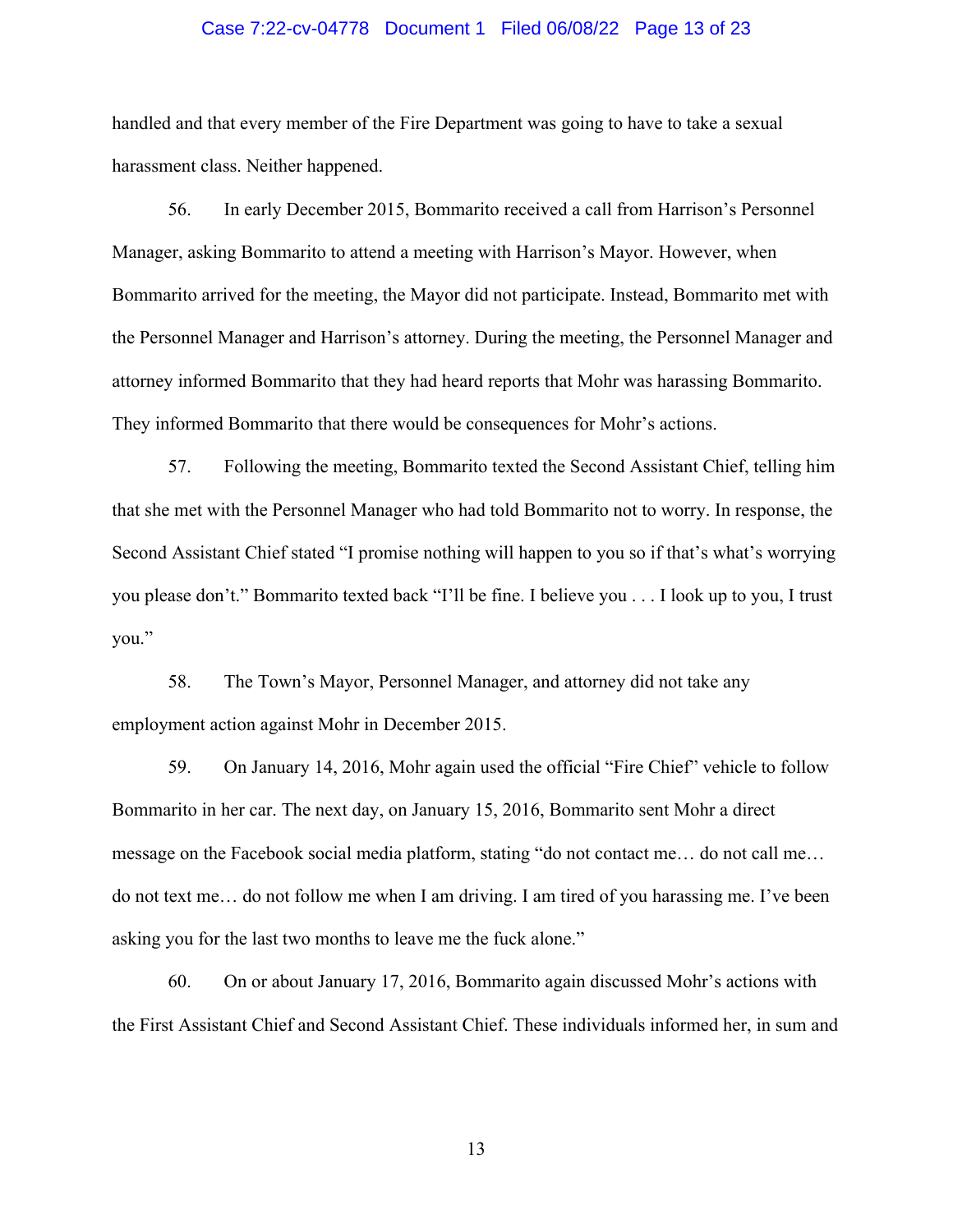#### Case 7:22-cv-04778 Document 1 Filed 06/08/22 Page 14 of 23

substance, that if she obtained a restraining order against Mohr, Mohr would remain employed at the Fire Department while Bommarito would be required to leave her employment.

### *The Police Chief Coerces Bommarito Into Resigning from the Fire Department and Defendants Permit Mohr to Remain as a Fire Department Firefighter*

61. On January 18, 2016, Bommarito went to the Harrison Police Department and filed a report against Mohr. Bommarito's written report detailed Mohr's initial advances, as well as her sexual relationship with Mohr. Among other things, Bommarito reported that Mohr repeatedly called her a "whore" and a "slut" and had repeatedly followed her in his vehicle. Bommarito turned over her two cell phones to the Harrison Police Department so that they could review those phones' contents. Those cell phones did not contain an exhaustive set of Bommarito's communications with Mohr, because Bommarito had, on certain occasions, deleted such communications from her phones. Bommarito did not affirmatively report to the police that she had ever made such deletions regarding communications with Mohr.

62. The then-Harrison Police Chief, Anthony Marraccini, together with an assigned detective, investigated Bommarito's complaints. Marraccini spoke with Mohr. That interaction was captured by a recording. During that conversation, Marraccini told Mohr that "the Town would have enough to move forward on a sexual harassment" claim against Mohr. Marraccini stated that he "want[ed] to broker a deal with the Town to make sure this whole thing dies," and "figure out a way to schmooze it over." Mohr noted that Bommarito had "made a complaint" and "turned over a lot of documents." Marraccini told Mohr it was a "problem," and the "point is" to get Mohr "out of this whole situation." Marraccini also stated to Mohr that he "want[ed] to see this thing go away."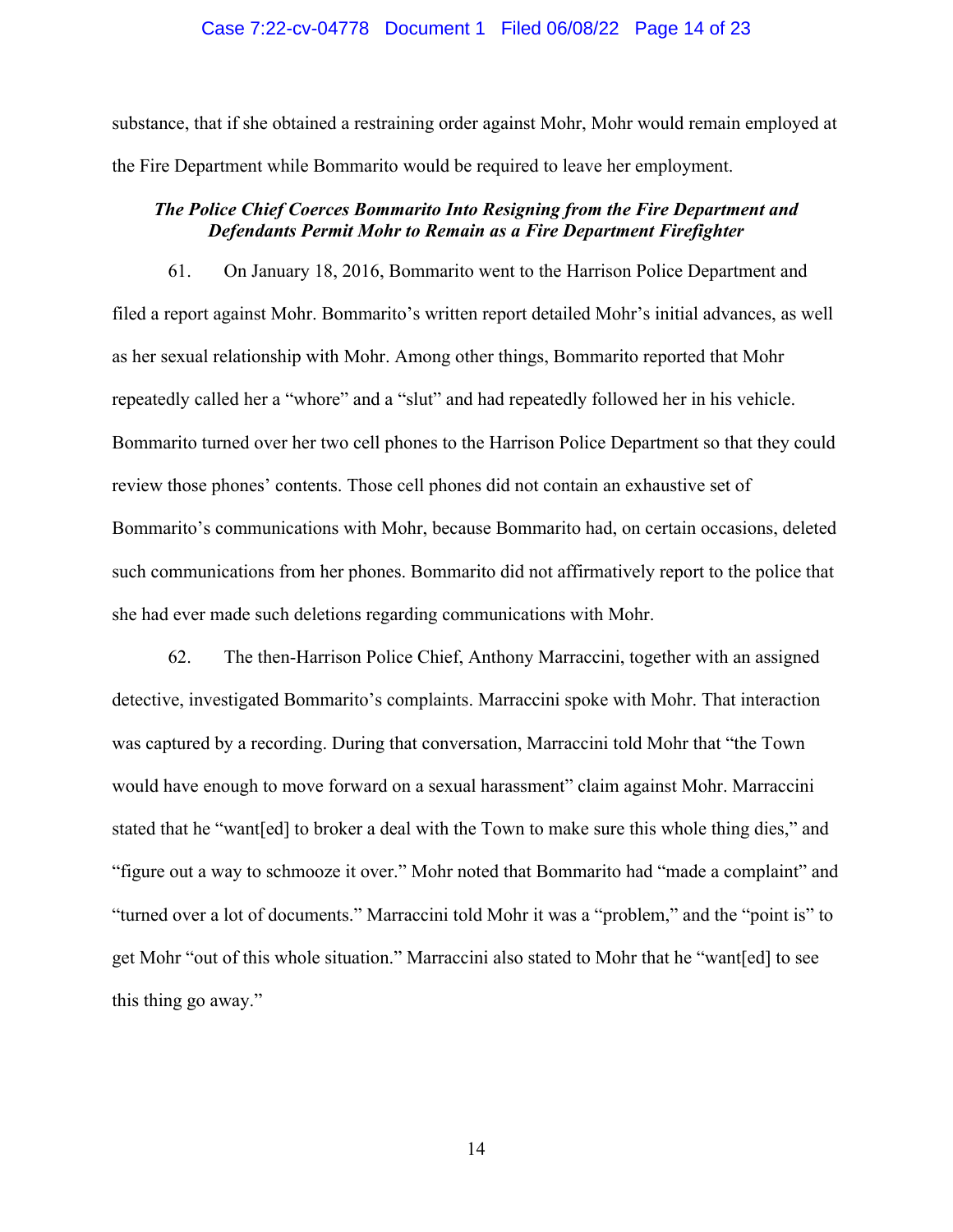### Case 7:22-cv-04778 Document 1 Filed 06/08/22 Page 15 of 23

63. In addition, Marraccini told Mohr that he had to meet with the Fire

Commissioners to address Bommarito's complaints. Marraccini explained to Mohr that he planned to recommend to the Fire Commissioners that Bommarito leave the Fire Department.

64. Marraccini also stated to Mohr that Bommarito's presence at the firehouse was a "temptation," which was "hard to resist sometimes."

65. During this interaction, Mohr raised with Marraccini the possibility that Bommarito may file a lawsuit. In response, Marraccini stated, "she's not because I think that, when I talk to her, I'm going to tell her that that's not the place for her. Because she wasn't truthful about the other relationships she was having." Upon information and belief, Marraccini's reference to "other relationships" was a reference to romantic relationships that Marraccini believed that Bommarito had with other Fire Department firefighters or Police Department employees. Upon information and belief, there are no policies maintained by Defendants that prohibit Fire Department firefighters from maintaining romantic relationships in such scenarios.

66. Marraccini also drafted a resignation letter on behalf of Mohr that provided a pretext for Mohr's resignation as Fire Chief, but would permit Mohr to remain a member of the Fire Department as a firefighter. The letter stated that the reason for Mohr's resignation was unforeseen health issues in Mohr's family. In discussing the resignation, the Police Chief explained to Mohr that he did not "want to see you be hurt more than things have already been hurt for you . . . you've got the perfect 'out' of this thing. Your mom's not well. You've got to work on your home life." Mohr agreed with Marraccini, noting that he did not want to be "suspended" despite there being "no good reason for" the resignation as Fire Chief.

67. After speaking with Mohr, Marraccini met with Bommarito on January 22, 2016. As also captured on video, Marraccini suggested that he could arrest Bommarito for her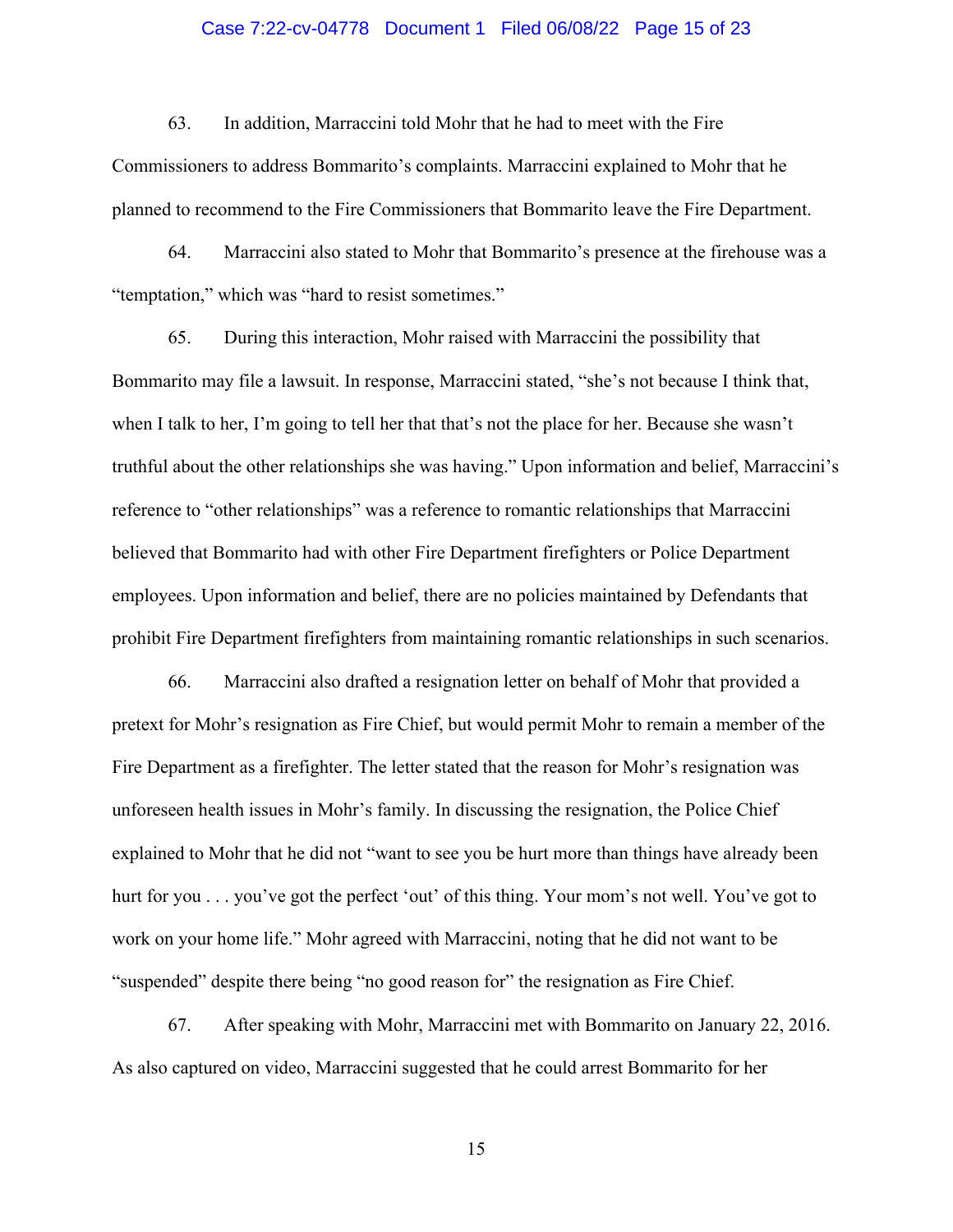### Case 7:22-cv-04778 Document 1 Filed 06/08/22 Page 16 of 23

supposed presentation of incomplete and false information to the Police Department regarding her relationship with Mohr. Marraccini also noted Bommarito's sexual relationships with other Harrison employees. Marraccini told Bommarito that he would report these two supposed facts to the Fire Commissioners unless Bommarito resigned. Marraccini stated to Bommarito, "If I report this to the . . . Commission [i.e., the Fire District's Board of Commissioners], which I'm supposed to do tonight, because I have to report it to—about [Mohr], I have to report about you, I have to report about the other firemen. I got a problem. You got a problem on your hand . . . Could I put you under arrest? Maybe. . . My suggestion? It's simple. Tonight's the Fire Commissioners' meeting. If you resign from the Fire Department, there's probably no reason for me to tell them any of this stuff. Do you understand that?"

68. Bommarito cried throughout this meeting with the Police Chief. Although Marraccini stated that the resignation decision was Bommarito's to make, he also prepared a resignation letter on Bommarito's behalf.

69. At one point, for several minutes, Bommarito snapped a rubberband against her wrist. The assigned Town police detective asked Bommarito if the snapping hurt, and Bommarito explained: "I used to cut myself when I was younger. So I [was taught] to like take a rubberband, slap it on my wrist." Shortly after providing that explanation, Marraccini read his proposed resignation letter to Bommarito. She signed it.

70. Shortly after signing the letter, Bommarito attempted to withdraw her resignation.

71. On or about February 2, 2016, Bommarito called the Fire Department's President and asked to withdraw her resignation, and spoke with other Fire Department firefighters who understood that Bommarito had rescinded her resignation. Despite these efforts, the President of the Fire Department called Bommarito later that day to inform her that the Police Chief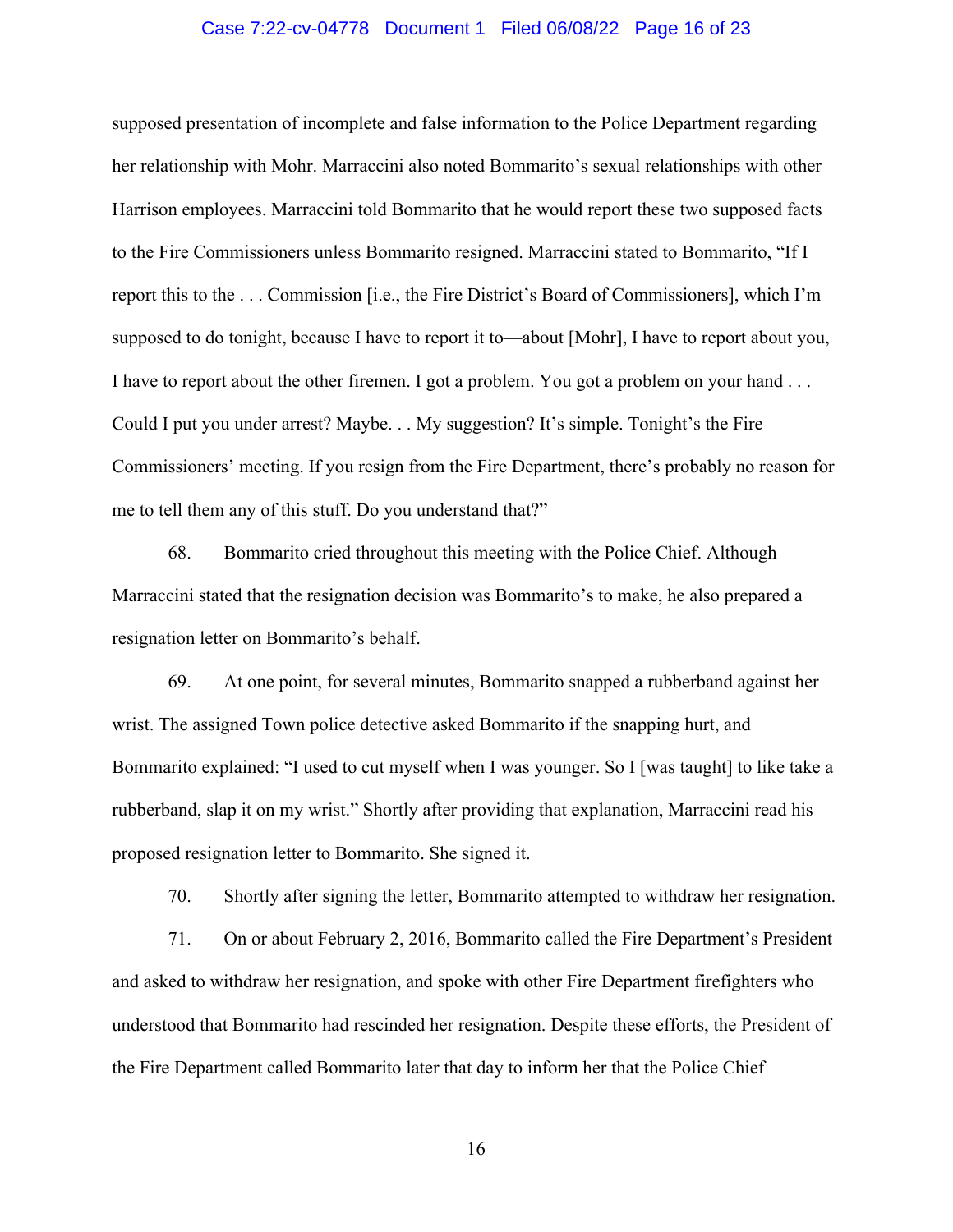#### Case 7:22-cv-04778 Document 1 Filed 06/08/22 Page 17 of 23

nevertheless provided Bommarito's resignation letter to the Mayor, who had approved it. During a Fire Department meeting that night, the Fire Department's leadership—knowing that Bommarito wished to rescind the resignation— accepted her resignation.

72. In a subsequent phone call with Mohr, Marraccini told Mohr that he had spoken with Harrison's attorney and the Mayor, and "they have given me their word that if you resign [as Chief] ... there's not going to be any repercussions from the Town Board, whether it's at your [Department of Public Works] job or the firehouse. Um, they also did say that, you know, if anything happens from this day forward, you're on your own."

## *Mohr Continued to Harass Bommarito and Is Ultimately Arrested for His Harassment of Bommarito*

73. Following Bommarito's departure from the Fire Department, Mohr continued to harass and stalk Bommarito. Mohr called her numerous times from blocked phone numbers and continued to follow her in his vehicle. In April and May 2016, Bommarito again reported the harassment to the Police Department and continued to provide further information to the police detective assigned to the case.

74. On or about May 3, 2016, Mohr was arrested for his harassment of Bommarito. On or about July 19, 2016, Mohr pled guilty to harassment in the second degree, in violation of New York Penal Law 240.26.03. On or about July 19, 2016, a family court judge entered an order of protection against Mohr on behalf of Bommarito, mandating that Mohr stay away from Bommarito.

75. Despite pleading guilty to harassment and being the subject of an order of protection, Mohr has remained a firefighter at the Fire Department.

76. In or around December 2017, Mohr was again elected Chief of the Fire Department but the Board of Fire Commissioners rejected his election.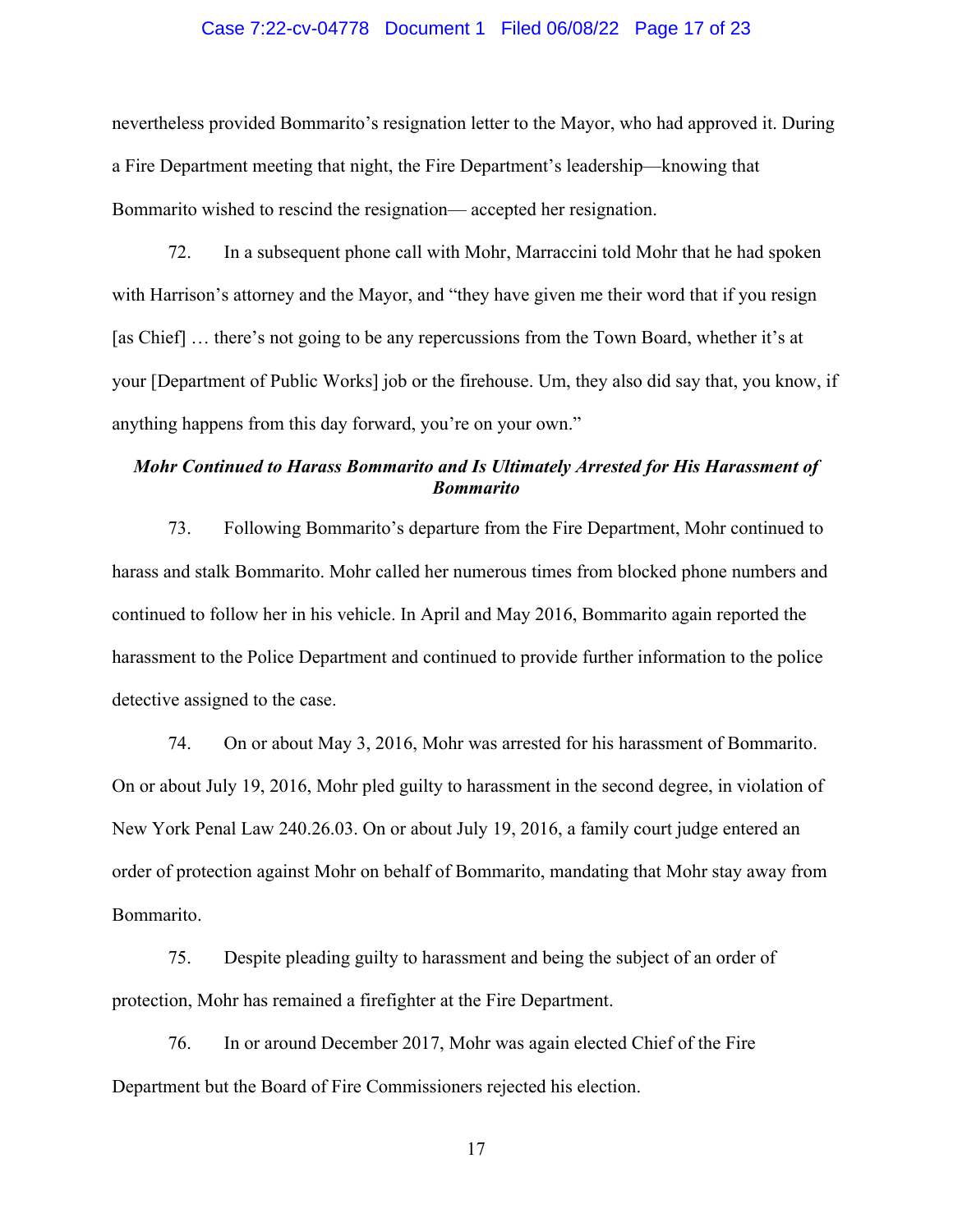### Case 7:22-cv-04778 Document 1 Filed 06/08/22 Page 18 of 23

77. In or around December 2020, Mohr was elected as Second Assistant Chief. The Board of Fire Commissioners did not reject this election, and Mohr has served as Second Assistant Chief through 2022.

### *The Culture of the Fire Department*

78. While a firefighter at the Fire Department, Bommarito was subjected to differential treatment because of her gender.

79. For example, while the Fire Department offers showers and dorms for men, there are no such facilities for female firefighters.

80. In the one bathroom reserved for women, Bommarito discovered pornographic magazines stored under the sink while looking for toilet paper.

81. On numerous occasions, male firefighters made comments about women's bodies in front of Bommarito—discussing dancers' bodies at a strip club on one occasion and remarking on the breasts and buttocks of a passing jogger on another occasion. In other instances while Bommarito was present, male firefighters would show each other sexually suggestive photographs of women.

82. When Bommarito was not around the fire house, Mohr would use derogatory language to refer to Bommarito in the presence of other male firefighters, including the Second Assistant Chief and the former Chief. Mohr told other firefighters that Bommarito was a "whore" and a "cunt." Mohr also used the phrase "oral skills" when discussing Bommarito in front of other firefighters, in an apparent reference to oral sex. In front of other male firefighters, Mohr also stated, in sum and substance, that "she wants it … she's looking for it," in a reference to Bommarito.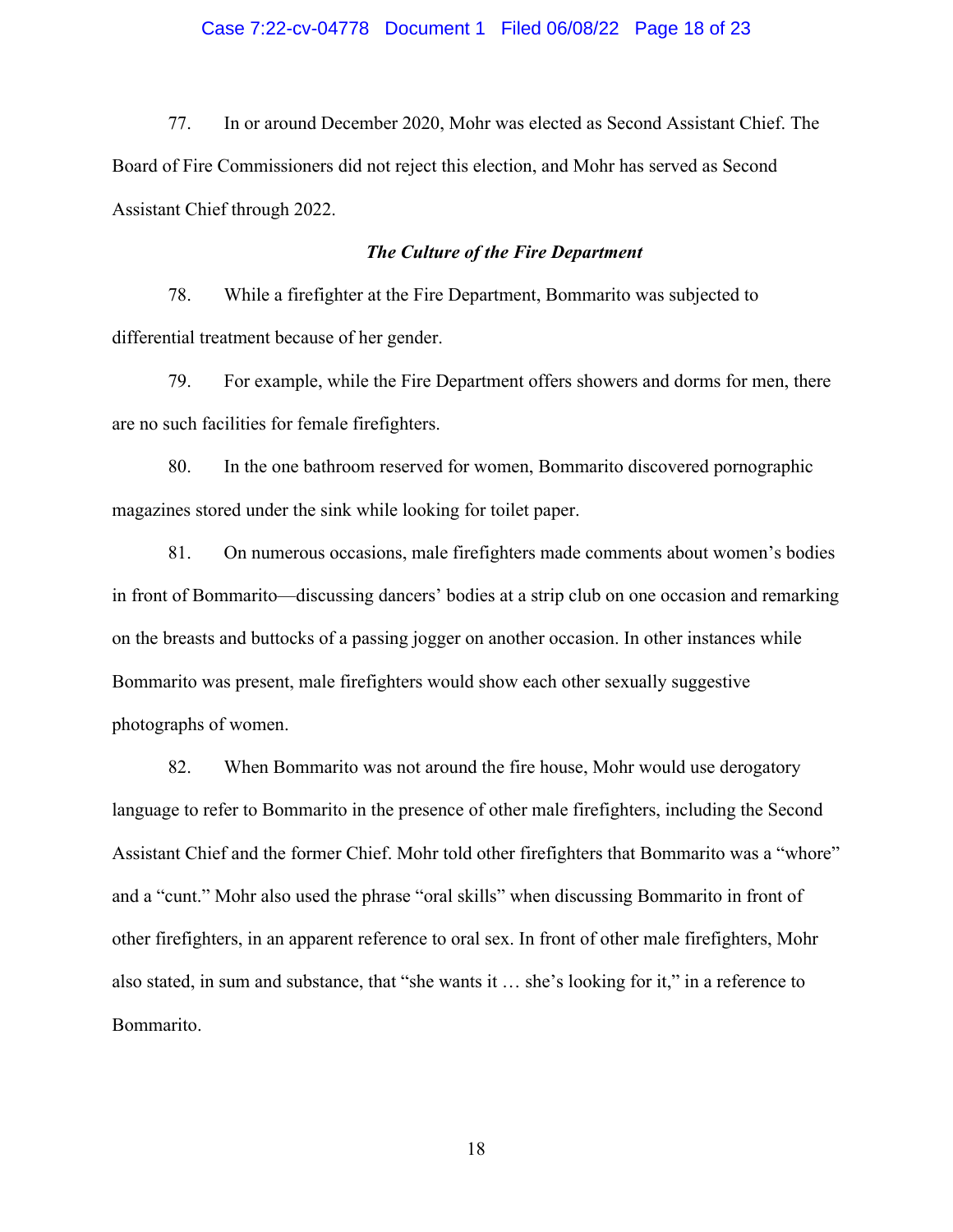#### Case 7:22-cv-04778 Document 1 Filed 06/08/22 Page 19 of 23

83. Other Fire Department firefighters commented on Bommarito's body and the clothing that she chose to wear. For example, Bommarito heard from other Fire Department firefighters that Fire Department firefighters had discussed spandex and a sweater she wore, as well as the visibility of her breast while wearing that sweater.

84. In front of Bommarito, other Fire Department firefighters discussed how Bommarito was "fucking" Mohr.

#### **FIRST CLAIM FOR RELIEF**

42 U.S.C. § 2000e-2(a)(1) Disparate Treatment Discrimination

85. The allegations in paragraphs 1 through 85 are repeated and realleged as though set forth fully herein.

86. Defendants violated 42 U.S.C. § 2000e-2(a)(1) by discriminating against Bommarito on the basis of sex when they coerced her resignation and refused to allow her to withdraw her resignation, resulting in a constructive discharge.

87. Defendants also subjected Bommarito to intolerable working conditions because of her sex that would have induced a reasonable person to quit.

88. Defendants had no legitimate nondiscriminatory reason to discharge Bommarito's employment. Even if the Defendants had such a reason, there is sufficient evidence establishing that any stated reason by Defendants is pretext to cover up their discrimination.

89. As a direct and proximate cause of Defendants' disparate treatment and constructive discharge of Bommarito, Bommarito has suffered damages including but not limited to monetary damages, emotional distress, and loss of enjoyment of life.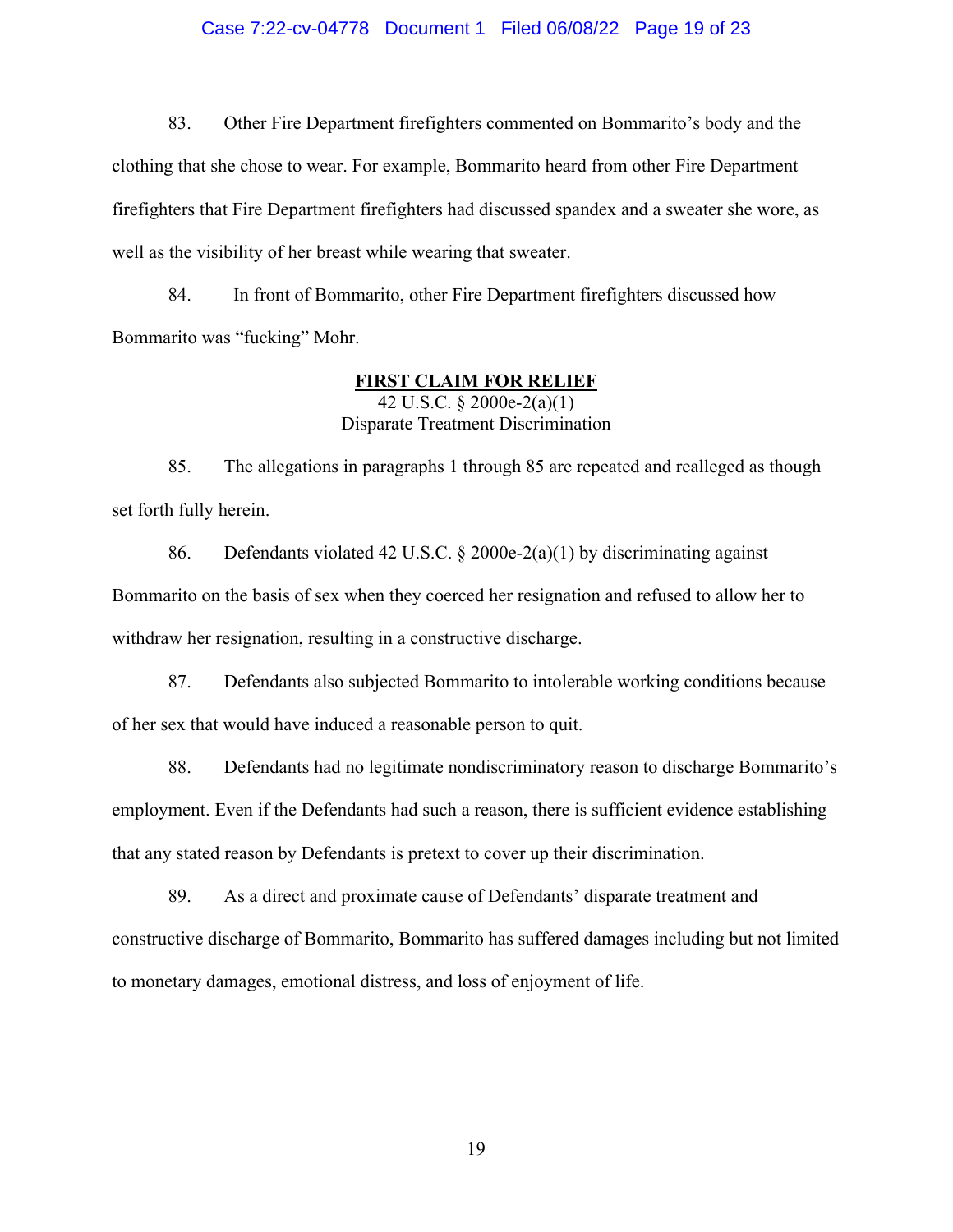### **SECOND CLAIM FOR RELIEF**

42 U.S.C. § 2000e-2(a) $\overline{(1)}$ Hostile Work Environment—Sex

90. The allegations in paragraphs 1 through 90 are repeated and realleged as though set forth fully herein.

91. Defendants violated 42 U.S.C. § 2000e-2(a)(1) by subjecting Bommarito to discrimination on the basis of her sex by creating and/or maintaining a hostile work environment that adversely affected the terms, conditions, and privileges of Bommarito's employment, and failing or refusing to take appropriate action to remedy the effects of the discriminatory treatment.

92. The harassment was severe and pervasive, materially altered Bommarito's working conditions, created an objectively hostile or abusive work environment that a reasonable person would find hostile or abusive, and/or created a work environment that Bommarito perceived to be hostile or abusive, and which adversely affected the terms, conditions, and privileges of her employment.

93. Defendants failed to exercise reasonable care to prevent and promptly correct the sexually harassing behavior of Mohr.

94. As a direct and proximate cause of the hostile work environment that Defendants subjected Bommarito to, she has suffered damages including but not limited to emotional distress and loss of enjoyment of life.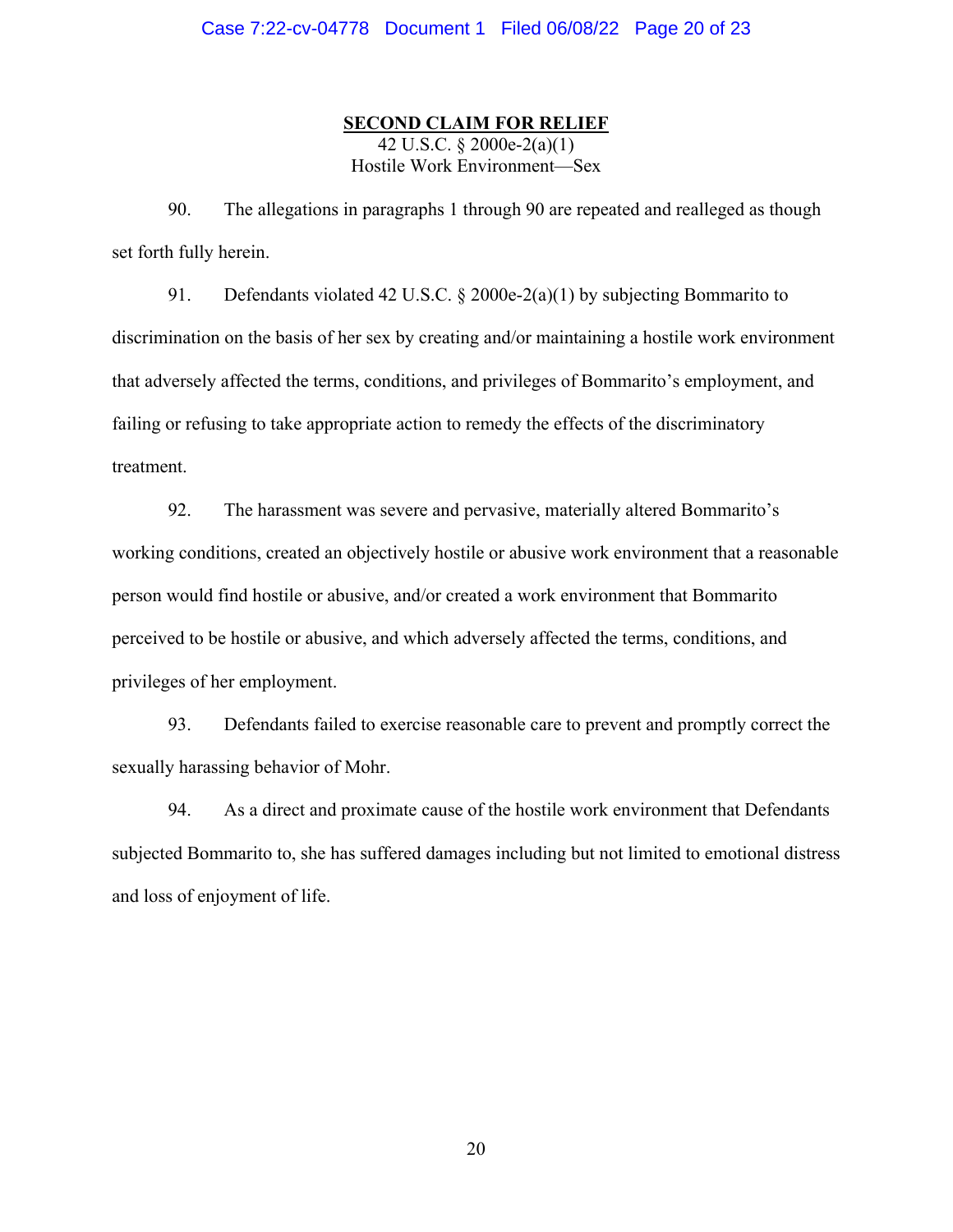### **THIRD CLAIM FOR RELIEF**

42 U.S.C. § 2000e-3(a) Retaliation

95. The allegations in paragraphs 1 through 95 are re-alleged as though set forth fully herein.

96. Defendants violated 42 U.S.C. § 2000e-3(a) by retaliating against Bommarito.

97. As a result of Bommarito's complaints, Defendants constructively terminated Bommarito when they coerced her into resigning and ignored her subsequent attempt to withdraw her resignation from the Fire Department.

98. A causal connection exists between Bommarito engaging in protected activity and Defendants' termination of her employment as a firefighter.

99. Defendants have no legitimate nondiscriminatory reason for the adverse actions taken to coerce Bommarito's resignation. Even if Defendants had such a reason, there is sufficient evidence establishing that Defendants' stated reason is pretext to cover up their retaliation.

100. Bommarito has suffered emotional distress, pain and suffering, inconvenience, loss of enjoyment of life, humiliation, and other non-pecuniary damages as a result of Defendants' retaliatory acts.

### **PRAYER FOR RELIEF**

WHEREFORE, the United States respectfully requests that this Court grant the following relief:

a. Enjoin Defendants from subjecting employees to discrimination based on sex;

b. Enjoin Defendants from failing to take appropriate action in response to employee complaints of sexual harassment and discrimination;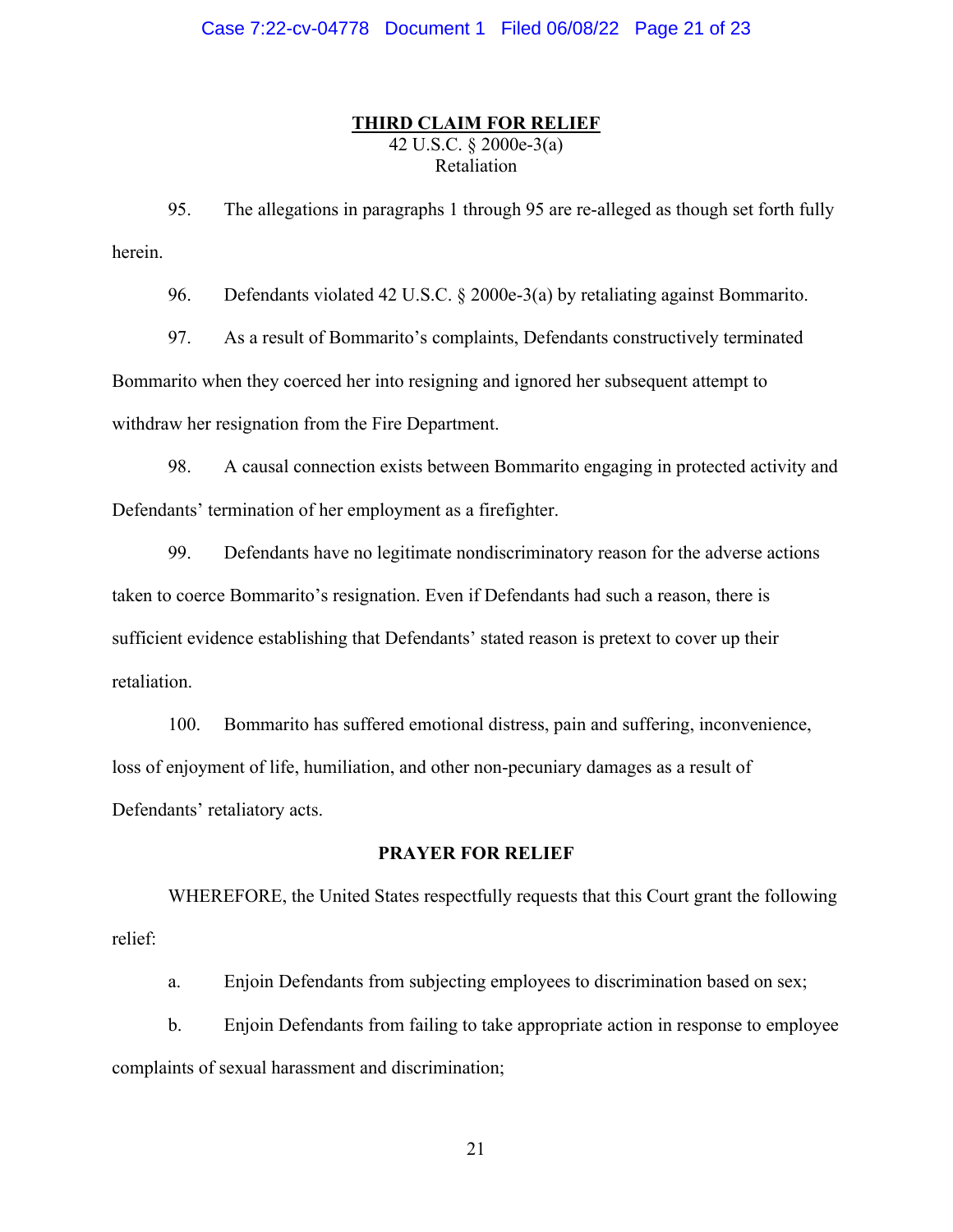### Case 7:22-cv-04778 Document 1 Filed 06/08/22 Page 22 of 23

c. Order Defendants to develop and implement appropriate and effective policies, practices, and programs designed to prevent and correct promptly any sexual harassment from occurring in the Fire Department;

d. Order Defendants to develop and implement policies, practices, and programs to report, investigate, and effectively address complaints about sexually harassing behavior in Harrison and the Fire District;

e. Order Defendants to develop and implement appropriate and effective measures to prevent retaliation, including but not limited to: (1) instituting effective anti-retaliation policies and procedures; (2) distributing its anti-retaliation policies to all employees; (3) implementing appropriate anti-retaliation training to all employees and officials; (4) providing mandatory antiretaliation training for all supervisors and employees;

f. Order Defendants to provide sufficient remedial relief to Bommarito to make her whole for the losses she has suffered as a result of the sexual harassment, discrimination, and retaliation alleged in this Complaint;

g. Award compensatory damages to Bommarito to fully compensate her for the injuries caused by Defendants' discriminatory and retaliatory conduct, pursuant to and within the statutory limitations of Section 102 of the Civil Rights Act of 1991, 42 U.S.C. § 1981a; and

h. Award such additional relief as justice may require, together with the United States' costs and disbursements in this action.